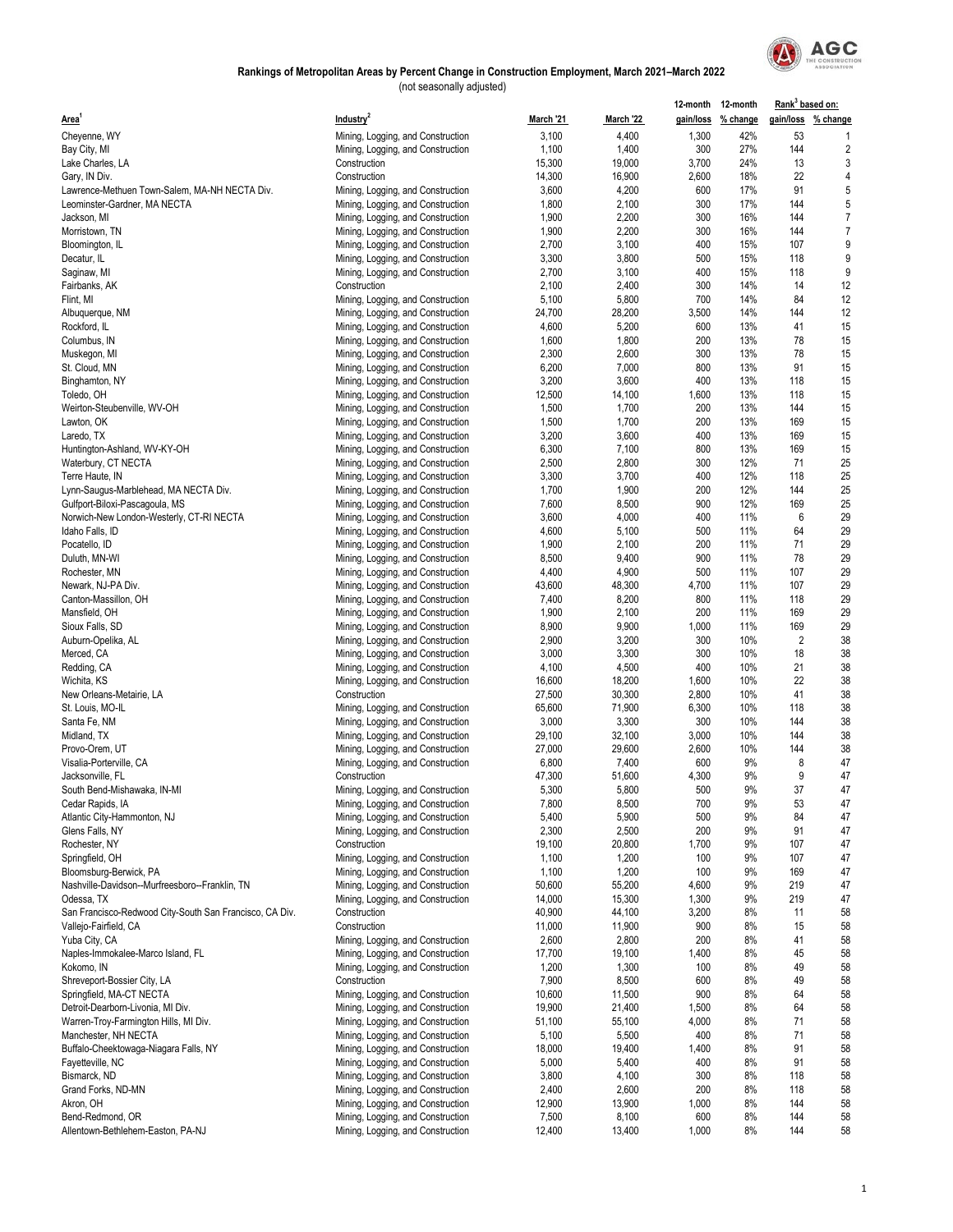

|                                                                     |                                                                        |                 |                 |              | 12-month 12-month  | Rank <sup>3</sup> based on: |                    |
|---------------------------------------------------------------------|------------------------------------------------------------------------|-----------------|-----------------|--------------|--------------------|-----------------------------|--------------------|
| Area'                                                               | Industry <sup>2</sup>                                                  | March '21       | March '22       |              | gain/loss % change |                             | gain/loss % change |
| Johnson City, TN                                                    | Mining, Logging, and Construction                                      | 2,500           | 2,700           | 200          | 8%                 | 169                         | 58                 |
| Knoxville, TN                                                       | Mining, Logging, and Construction                                      | 19,400          | 21,000          | 1,600        | 8%                 | 169                         | 58                 |
| Victoria, TX                                                        | Mining, Logging, and Construction                                      | 3,700           | 4,000           | 300          | 8%                 | 169                         | 58                 |
| Mount Vernon-Anacortes, WA                                          | Mining, Logging, and Construction                                      | 4,000           | 4,300           | 300          | 8%                 | 169                         | 58                 |
| Casper, WY                                                          | Construction                                                           | 2,600           | 2,800           | 200          | 8%                 | 219                         | 58                 |
| Sacramento--Roseville--Arden-Arcade, CA                             | Construction                                                           | 71,300          | 76,000          | 4,700        | 7%                 | 6                           | 80                 |
| Fort Collins, CO                                                    | Mining, Logging, and Construction                                      | 11,600          | 12,400          | 800          | 7%                 | 25<br>45                    | 80<br>80           |
| Grand Junction, CO<br>Bridgeport-Stamford-Norwalk, CT NECTA         | Mining, Logging, and Construction<br>Mining, Logging, and Construction | 5,900<br>11,700 | 6,300<br>12,500 | 400<br>800   | 7%<br>7%           | 49                          | 80                 |
| Kansas City, KS                                                     | Mining, Logging, and Construction                                      | 21,800          | 23,300          | 1,500        | 7%                 | 64                          | 80                 |
| Bangor, ME NECTA                                                    | Construction                                                           | 2,900           | 3,100           | 200          | 7%                 | 78                          | 80                 |
| Framingham, MA NECTA Div.                                           | Mining, Logging, and Construction                                      | 9,000           | 9,600           | 600          | 7%                 | 78                          | 80                 |
| Reno, NV                                                            | Construction                                                           | 19,000          | 20,400          | 1,400        | 7%                 | 84                          | 80                 |
| Utica-Rome, NY                                                      | Mining, Logging, and Construction                                      | 2,700           | 2,900           | 200          | 7%                 | 91                          | 80                 |
| Asheville, NC                                                       | Mining, Logging, and Construction                                      | 9,600           | 10,300          | 700          | 7%                 | 91                          | 80                 |
| Cleveland-Elyria, OH                                                | Mining, Logging, and Construction                                      | 34,200          | 36,600          | 2,400        | 7%                 | 91                          | 80                 |
| Youngstown-Warren-Boardman, OH-PA                                   | Mining, Logging, and Construction                                      | 8,300           | 8,900           | 600          | 7%                 | 91                          | 80                 |
| Albany, OR                                                          | Construction                                                           | 2,900           | 3,100           | 200          | 7%                 | 107                         | 80                 |
| Johnstown, PA                                                       | Mining, Logging, and Construction                                      | 1,500           | 1,600           | 100          | 7%                 | 118                         | 80                 |
| Roanoke, VA                                                         | Mining, Logging, and Construction                                      | 8,500           | 9,100           | 600          | 7%                 | 169                         | 80                 |
| Olympia-Tumwater, WA                                                | Mining, Logging, and Construction<br>Mining, Logging, and Construction | 6,800<br>14,700 | 7,300<br>15,700 | 500<br>1,000 | 7%<br>7%           | 169<br>169                  | 80<br>80           |
| Spokane-Spokane Valley, WA<br>Wenatchee, WA                         | Mining, Logging, and Construction                                      | 3,000           | 3,200           | 200          | 7%                 | 169                         | 80                 |
| Appleton, WI                                                        | Mining, Logging, and Construction                                      | 8,400           | 9,000           | 600          | 7%                 | 219                         | 80                 |
| Yuma, AZ                                                            | Mining, Logging, and Construction                                      | 3,300           | 3,500           | 200          | 6%                 | 10                          | 99                 |
| Fresno, CA                                                          | Construction                                                           | 19,200          | 20,300          | 1,100        | 6%                 | 15                          | 99                 |
| Boise City, ID                                                      | Mining, Logging, and Construction                                      | 29,700          | 31,500          | 1,800        | 6%                 | 35                          | 99                 |
| Fort Wayne, IN                                                      | Mining, Logging, and Construction                                      | 11,100          | 11,800          | 700          | 6%                 | 35                          | 99                 |
| Michigan City-La Porte, IN                                          | Mining, Logging, and Construction                                      | 1,800           | 1,900           | 100          | 6%                 | 58                          | 99                 |
| Houma-Thibodaux, LA                                                 | Construction                                                           | 4,700           | 5,000           | 300          | 6%                 | 84                          | 99                 |
| Boston-Cambridge-Newton, MA NECTA Div.                              | Mining, Logging, and Construction                                      | 69,000          | 73,200          | 4,200        | 6%                 | 84                          | 99                 |
| Brockton-Bridgewater-Easton, MA NECTA Div.                          | Mining, Logging, and Construction                                      | 4,900           | 5,200           | 300          | 6%                 | 91                          | 99                 |
| Lowell-Billerica-Chelmsford, MA-NH NECTA Div.                       | Mining, Logging, and Construction                                      | 9,300           | 9,900           | 600          | 6%                 | 91                          | 99                 |
| Peabody-Salem-Beverly, MA NECTA Div.                                | Mining, Logging, and Construction                                      | 3,300           | 3,500           | 200<br>100   | 6%<br>6%           | 144<br>144                  | 99<br>99           |
| Pittsfield, MA NECTA<br>Taunton-Middleborough-Norton, MA NECTA Div. | Mining, Logging, and Construction<br>Mining, Logging, and Construction | 1,800<br>3,600  | 1,900<br>3,800  | 200          | 6%                 | 144                         | 99                 |
| Monroe, MI                                                          | Mining, Logging, and Construction                                      | 1,700           | 1,800           | 100          | 6%                 | 169                         | 99                 |
| Omaha-Council Bluffs, NE-IA                                         | Mining, Logging, and Construction                                      | 28,400          | 30,200          | 1,800        | 6%                 | 169                         | 99                 |
| Dover-Durham, NH-ME NECTA                                           | Mining, Logging, and Construction                                      | 1,800           | 1,900           | 100          | 6%                 | 169                         | 99                 |
| Trenton, NJ                                                         | Mining, Logging, and Construction                                      | 5,100           | 5,400           | 300          | 6%                 | 169                         | 99                 |
| Lima, OH                                                            | Mining, Logging, and Construction                                      | 1,800           | 1,900           | 100          | 6%                 | 169                         | 99                 |
| Salem, OR                                                           | Construction                                                           | 12,200          | 12,900          | 700          | 6%                 | 169                         | 99                 |
| Clarksville, TN-KY                                                  | Mining, Logging, and Construction                                      | 3,500           | 3,700           | 200          | 6%                 | 169                         | 99                 |
| Jackson, TN                                                         | Mining, Logging, and Construction                                      | 3,200           | 3,400           | 200          | 6%                 | 219                         | 99                 |
| St. George, UT                                                      | Mining, Logging, and Construction                                      | 9,400           | 10,000          | 600          | 6%                 | 219                         | 99<br>99           |
| Salt Lake City, UT<br>Eau Claire, WI                                | Mining, Logging, and Construction<br>Mining, Logging, and Construction | 51,400<br>3,300 | 54,600<br>3,500 | 3,200<br>200 | 6%<br>6%           | 219<br>219                  | 99                 |
| Janesville-Beloit, WI                                               | Mining, Logging, and Construction                                      | 3,100           | 3,300           | 200          | 6%                 | 219                         | 99                 |
| Madera, CA                                                          | Mining, Logging, and Construction                                      | 2,100           | 2,200           | 100          | 5%                 | 5                           | 123                |
| Salinas, CA                                                         | Construction                                                           | 6,300           | 6,600           | 300          | 5%                 | 24                          | 123                |
| San Rafael, CA Div.                                                 | Construction                                                           | 7,300           | 7,700           | 400          | 5%                 | 28                          | 123                |
| Savannah, GA                                                        | Mining, Logging, and Construction                                      | 8,100           | 8,500           | 400          | 5%                 | 31                          | 123                |
| Elkhart-Goshen, IN                                                  | Mining, Logging, and Construction                                      | 3,700           | 3,900           | 200          | 5%                 | 44                          | 123                |
| Indianapolis-Carmel-Anderson, IN                                    | Construction                                                           | 54,300          | 56,800          | 2,500        | 5%                 | 52                          | 123                |
| Lafayette-West Lafayette, IN                                        | Mining, Logging, and Construction                                      | 3,700           | 3,900           | 200          | 5%                 | 58                          | 123                |
| Des Moines-West Des Moines, IA                                      | Mining, Logging, and Construction                                      | 19,100          | 20,100          | 1,000        | 5%                 | 58                          | 123                |
| Elizabethtown-Fort Knox, KY<br>Owensboro, KY                        | Mining, Logging, and Construction                                      | 2,100<br>2,200  | 2,200<br>2,300  | 100<br>100   | 5%<br>5%           | 58<br>64                    | 123<br>123         |
| Lafayette, LA                                                       | Mining, Logging, and Construction<br>Construction                      | 10,300          | 10,800          | 500          | 5%                 | 91                          | 123                |
| Silver Spring-Frederick-Rockville, MD Div.                          | Mining, Logging, and Construction                                      | 32,200          | 33,800          | 1,600        | 5%                 | 107                         | 123                |
| Kansas City, MO                                                     | Mining, Logging, and Construction                                      | 30,900          | 32,300          | 1,400        | 5%                 | 107                         | 123                |
| Camden, NJ Div.                                                     | Mining, Logging, and Construction                                      | 21,900          | 23,000          | 1,100        | 5%                 | 118                         | 123                |
| Raleigh, NC                                                         | Mining, Logging, and Construction                                      | 43,400          | 45,700          | 2,300        | 5%                 | 118                         | 123                |
| Columbus, OH                                                        | Mining, Logging, and Construction                                      | 42,600          | 44,600          | 2,000        | 5%                 | 118                         | 123                |
| Dayton, OH                                                          | Mining, Logging, and Construction                                      | 13,100          | 13,700          | 600          | 5%                 | 118                         | 123                |
| Tulsa, OK                                                           | Construction                                                           | 24,000          | 25,100          | 1,100        | 5%                 | 144                         | 123                |
| Eugene, OR                                                          | Construction                                                           | 7,300           | 7,700           | 400          | 5%                 | 144                         | 123                |
| Erie, PA                                                            | Mining, Logging, and Construction                                      | 3,700           | 3,900           | 200          | 5%                 | 169                         | 123                |
| Philadelphia City, PA                                               | Mining, Logging, and Construction                                      | 11,000          | 11,500          | 500          | 5%                 | 169                         | 123                |
| Providence-Warwick, RI-MA NECTA<br>Cleveland, TN                    | Construction<br>Mining, Logging, and Construction                      | 23,200<br>1,900 | 24,300<br>2,000 | 1,100<br>100 | 5%<br>5%           | 169<br>169                  | 123<br>123         |
| Tyler, TX                                                           | Mining, Logging, and Construction                                      | 6,100           | 6,400           | 300          | 5%                 | 169                         | 123                |
| Waco, TX                                                            | Mining, Logging, and Construction                                      | 8,000           | 8,400           | 400          | 5%                 | 219                         | 123                |
| Longview, WA                                                        | Mining, Logging, and Construction                                      | 3,800           | 4,000           | 200          | 5%                 | 219                         | 123                |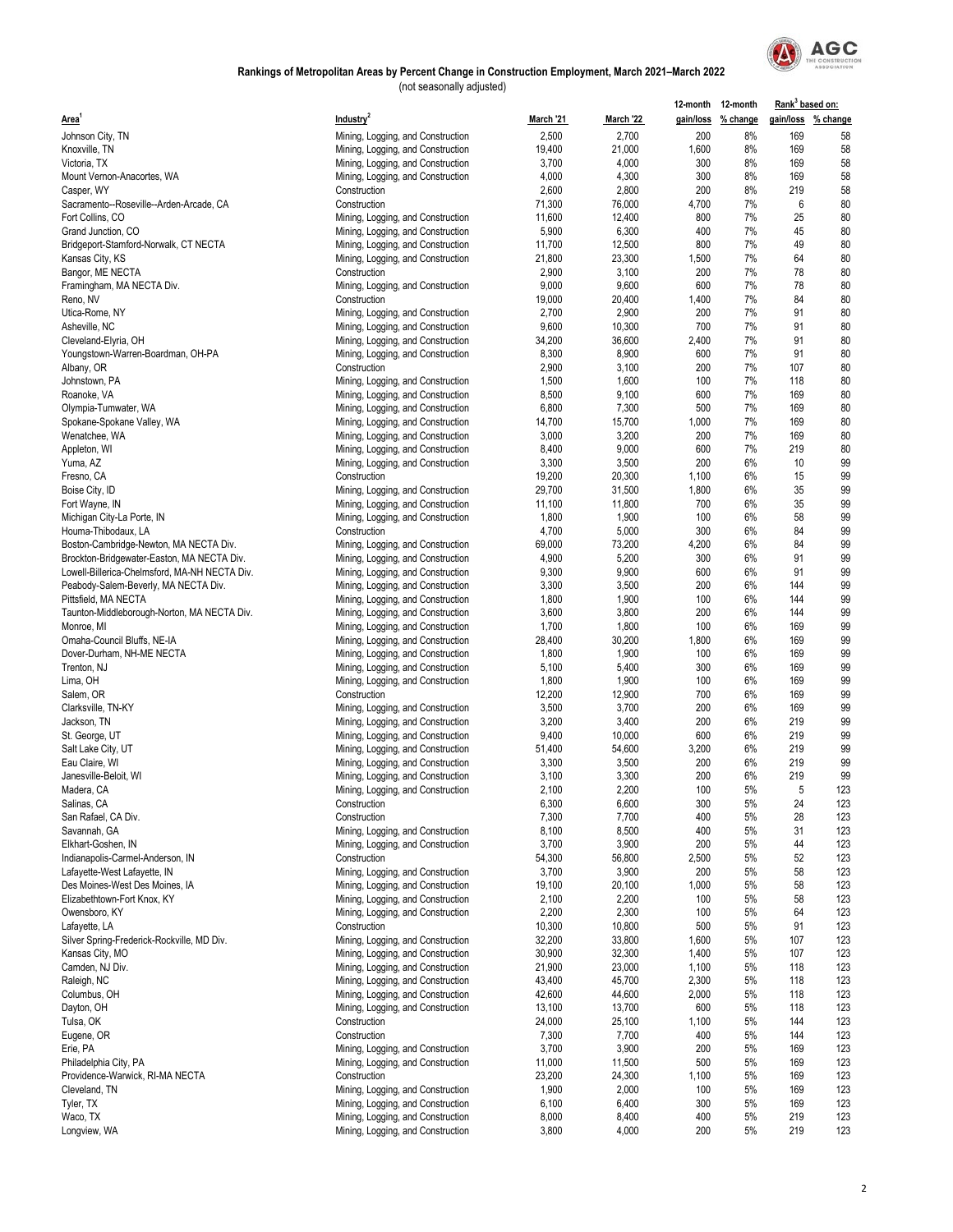

|                                                        |                                   |           |                  | 12-month 12-month |                    | Rank <sup>3</sup> based on: |                    |
|--------------------------------------------------------|-----------------------------------|-----------|------------------|-------------------|--------------------|-----------------------------|--------------------|
| Area'                                                  | Industry <sup>2</sup>             | March '21 | <b>March '22</b> |                   | gain/loss % change |                             | gain/loss % change |
| Seattle-Bellevue-Everett, WA Div.                      | Construction                      | 101,900   | 106,900          | 5,000             | 5%                 | 219                         | 123                |
| Yakima, WA                                             | Mining, Logging, and Construction | 4,000     | 4,200            | 200               | 5%                 | 219                         | 123                |
| Birmingham-Hoover, AL                                  | Construction                      | 28,000    | 29,200           | 1,200             | 4%                 | $\mathbf{1}$                | 151                |
| Dothan, AL                                             | Mining, Logging, and Construction | 2,600     | 2,700            | 100               | 4%                 | 3                           | 151                |
| Huntsville, AL                                         | Mining, Logging, and Construction | 10,900    | 11,300           | 400               | 4%                 | 4                           | 151                |
| Flagstaff, AZ                                          | Mining, Logging, and Construction | 2,700     | 2,800            | 100               | 4%                 | 15                          | 151                |
| Fort Smith, AR-OK                                      | Mining, Logging, and Construction | 4,800     | 5,000            | 200               | 4%                 | 18                          | 151                |
| Los Angeles-Long Beach-Glendale, CA Div.               | Construction                      | 149,300   | 155,300          | 6,000             | 4%                 | 31                          | 151                |
| Modesto, CA                                            | Mining, Logging, and Construction | 10,100    | 10,500           | 400               | 4%                 | 56                          | 151                |
| San Jose-Sunnyvale-Santa Clara, CA                     | Construction                      | 51,000    | 53,000           | 2,000             | 4%                 | 71                          | 151                |
| Santa Cruz-Watsonville, CA                             | Mining, Logging, and Construction | 4,700     | 4,900            | 200               | 4%                 | 84                          | 151                |
| Stockton-Lodi, CA                                      | Construction                      | 13,500    | 14,100           | 600               | 4%                 | 84                          | 151                |
| Boulder, CO                                            | Mining, Logging, and Construction | 5,400     | 5,600            | 200               | 4%                 | 91                          | 151                |
| Greeley, CO                                            | Mining, Logging, and Construction | 15,000    | 15,600           | 600               | 4%                 | 91                          | 151                |
| Hartford-West Hartford-East Hartford, CT NECTA         | Mining, Logging, and Construction | 18,800    | 19,500           | 700               | 4%                 | 91                          | 151                |
| Lake County-Kenosha County, IL-WI Div.                 | Construction                      | 13,000    | 13,500           | 500               | 4%                 | 107                         | 151                |
| Haverhill-Newburyport-Amesbury Town, MA-NH NECTA Div.  | Mining, Logging, and Construction | 4,800     | 5,000            | 200               | 4%                 | 118                         | 151                |
| Ann Arbor, MI                                          | Mining, Logging, and Construction | 4,600     | 4,800            | 200               | 4%                 | 118                         | 151                |
| Grand Rapids-Wyoming, MI                               | Mining, Logging, and Construction | 24,200    | 25,100           | 900               | 4%                 | 118                         | 151                |
| Lansing-East Lansing, MI                               | Mining, Logging, and Construction | 7,800     | 8,100            | 300               | 4%                 | 118                         | 151                |
| Lincoln, NE                                            | Mining, Logging, and Construction | 9,600     | 10,000           | 400               | 4%                 | 144                         | 151                |
| Nashua, NH-MA NECTA Div.                               | Mining, Logging, and Construction | 5,400     | 5,600            | 200               | 4%                 | 144                         | 151                |
| Portsmouth, NH-ME NECTA                                | Mining, Logging, and Construction | 2,700     | 2,800            | 100               | 4%                 | 144                         | 151                |
| Albany-Schenectady-Troy, NY                            | Mining, Logging, and Construction | 17,900    | 18,600           | 700               | 4%                 | 169                         | 151                |
| Hickory-Lenoir-Morganton, NC                           | Mining, Logging, and Construction | 5,000     | 5,200            | 200               | 4%                 | 169                         | 151                |
| Rocky Mount, NC                                        | Mining, Logging, and Construction | 2,500     | 2,600            | 100               | 4%                 | 169                         | 151                |
| Wilmington, NC                                         | Mining, Logging, and Construction | 9,700     | 10,100           | 400               | 4%                 | 169                         | 151                |
| Portland-Vancouver-Hillsboro, OR-WA                    | Construction                      | 75,200    | 78,400           | 3,200             | 4%                 | 169                         | 151                |
| Altoona, PA                                            | Mining, Logging, and Construction | 2,500     | 2,600            | 100               | 4%                 | 169                         | 151                |
| Rapid City, SD                                         | Mining, Logging, and Construction | 5,100     | 5,300            | 200               | 4%                 | 169                         | 151                |
| Dallas-Plano-Irving, TX Div.                           | Mining, Logging, and Construction | 145,600   | 150,900          | 5,300             | 4%                 | 169                         | 151                |
| Fort Worth-Arlington, TX Div.                          | Mining, Logging, and Construction | 71,800    | 74,800           | 3,000             | 4%                 | 169                         | 151                |
| Houston-The Woodlands-Sugar Land, TX                   | Construction                      | 209,200   | 218,500          | 9,300             | 4%                 | 219                         | 151                |
| Killeen-Temple, TX                                     | Mining, Logging, and Construction | 6,900     | 7,200            | 300               | 4%                 | 219                         | 151                |
| Texarkana, TX-AR                                       | Mining, Logging, and Construction | 2,800     | 2,900            | 100               | 4%                 | 219                         | 151                |
| Bellingham, WA                                         | Mining, Logging, and Construction | 7,800     | 8,100            | 300               | 4%                 | 219                         | 151                |
| La Crosse-Onalaska, WI-MN                              | Mining, Logging, and Construction | 2,700     | 2,800            | 100               | 4%                 | 219                         | 151                |
| Madison, WI                                            | Mining, Logging, and Construction | 16,900    | 17,500           | 600               | 4%                 | 219                         | 151                |
| Oshkosh-Neenah, WI                                     | Mining, Logging, and Construction | 5,400     | 5,600            | 200               | 4%                 | 219                         | 151                |
| Montgomery, AL                                         | Mining, Logging, and Construction | 6,600     | 6,800            | 200               | 3%                 | 11                          | 188                |
| Anchorage, AK                                          | Construction                      | 8,600     | 8,900            | 300               | 3%                 | 20                          | 188                |
| Phoenix-Mesa-Scottsdale, AZ                            | Construction                      | 138,100   | 142,100          | 4,000             | 3%                 | 25                          | 188                |
| Prescott. AZ                                           | Mining, Logging, and Construction | 6,600     | 6,800            | 200               | 3%                 | 25                          | 188                |
| Anaheim-Santa Ana-Irvine, CA Div.                      | Construction                      | 100,700   | 103,600          | 2,900             | 3%                 | 29                          | 188                |
| San Diego-Carlsbad, CA                                 | Construction                      | 81,800    | 84,200           | 2,400             | 3%                 | 31                          | 188                |
| Santa Rosa, CA                                         | Construction                      | 15,800    | 16,200           | 400               | 3%                 | 45                          | 188                |
| Pueblo, CO                                             | Mining, Logging, and Construction | 3,800     | 3,900            | 100               | 3%                 | 56                          | 188                |
| Cape Coral-Fort Myers, FL                              | Mining, Logging, and Construction | 33,900    | 35,000           | 1,100             | 3%                 | 58                          | 188                |
| Pensacola-Ferry Pass-Brent, FL                         | Mining, Logging, and Construction | 12,600    | 13,000           | 400               | 3%                 | 118                         | 188                |
| Springfield, IL                                        | Mining, Logging, and Construction | 3,200     | 3,300            | 100               | 3%                 | 118                         | 188                |
| Bloomington, IN                                        | Mining, Logging, and Construction | 3,000     | 3,100            | 100               | 3%                 | 144                         | 188                |
| Bowling Green, KY                                      | Mining, Logging, and Construction | 3,200     | 3,300            | 100               | 3%                 | 144                         | 188                |
| Baton Rouge, LA                                        | Construction                      | 42,100    | 43,300           | 1,200             | 3%                 | 169                         | 188                |
| Baltimore-Columbia-Towson, MD                          | Mining, Logging, and Construction | 78,700    | 80,700           | 2,000             | 3%                 | 169                         | 188                |
| Barnstable Town, MA NECTA                              | Mining, Logging, and Construction | 7,100     | 7,300            | 200               | 3%                 | 169                         | 188                |
| Las Cruces, NM                                         | Mining, Logging, and Construction | 3,900     | 4,000            | 100               | 3%                 | 169                         | 188                |
| Burlington, NC                                         | Mining, Logging, and Construction | 3,100     | 3,200            | 100               | 3%                 | 219                         | 188                |
| Charlotte-Concord-Gastonia, NC-SC                      | Mining, Logging, and Construction | 70,100    | 72,500           | 2,400             | 3%                 | 219                         | 188                |
| Cincinnati, OH-KY-IN                                   | Mining, Logging, and Construction | 47,900    | 49,400           | 1,500             | 3%                 | 219                         | 188                |
| Amarillo, TX                                           | Mining, Logging, and Construction | 7,500     | 7,700            | 200               | 3%                 | 219                         | 188                |
| Lubbock, TX                                            | Mining, Logging, and Construction | 8,900     | 9,200            | 300               | 3%                 | 219                         | 188                |
| San Angelo, TX                                         | Mining, Logging, and Construction | 3,300     | 3,400            | 100               | 3%                 | 219                         | 188                |
| Logan, UT-ID                                           | Mining, Logging, and Construction | 3,600     | 3,700            | 100               | 3%                 | 219                         | 188                |
| Northern Virginia, VA                                  | Mining, Logging, and Construction | 78,000    | 80,100           | 2,100             | 3%                 | 219                         | 188                |
| Mobile, AL                                             | Mining, Logging, and Construction | 11,100    | 11,300           | 200               | 2%                 | 29                          | 213                |
| Lake Havasu City-Kingman, AZ                           | Mining, Logging, and Construction | 4,100     | 4,200            | 100               | 2%                 | 37                          | 213                |
| Tucson, AZ                                             | Construction                      | 17,800    | 18,100           | 300               | 2%                 | 37                          | 213                |
| Chico, CA                                              | Mining, Logging, and Construction | 4,100     | 4,200            | 100               | 2%                 | 37                          | 213                |
| Oxnard-Thousand Oaks-Ventura, CA                       | Construction                      | 16,800    | 17,200           | 400               | 2%                 | 45                          | 213                |
| Denver-Aurora-Lakewood, CO                             | Mining, Logging, and Construction | 106,100   | 108,200          | 2,100             | 2%                 | 58                          | 213                |
| Deltona-Daytona Beach-Ormond Beach, FL                 | Mining, Logging, and Construction | 14,200    | 14,500           | 300               | 2%                 | 71                          | 213                |
| Fort Lauderdale-Pompano Beach-Deerfield Beach, FL Div. | Construction                      | 48,700    | 49,600           | 900               | 2%                 | 71                          | 213                |
| Gainesville, FL                                        | Mining, Logging, and Construction | 6,300     | 6,400            | 100               | 2%                 | 78                          | 213                |
| Miami-Miami Beach-Kendall, FL Div.                     | Construction                      | 51,900    | 52,700           | 800               | 2%                 | 91                          | 213                |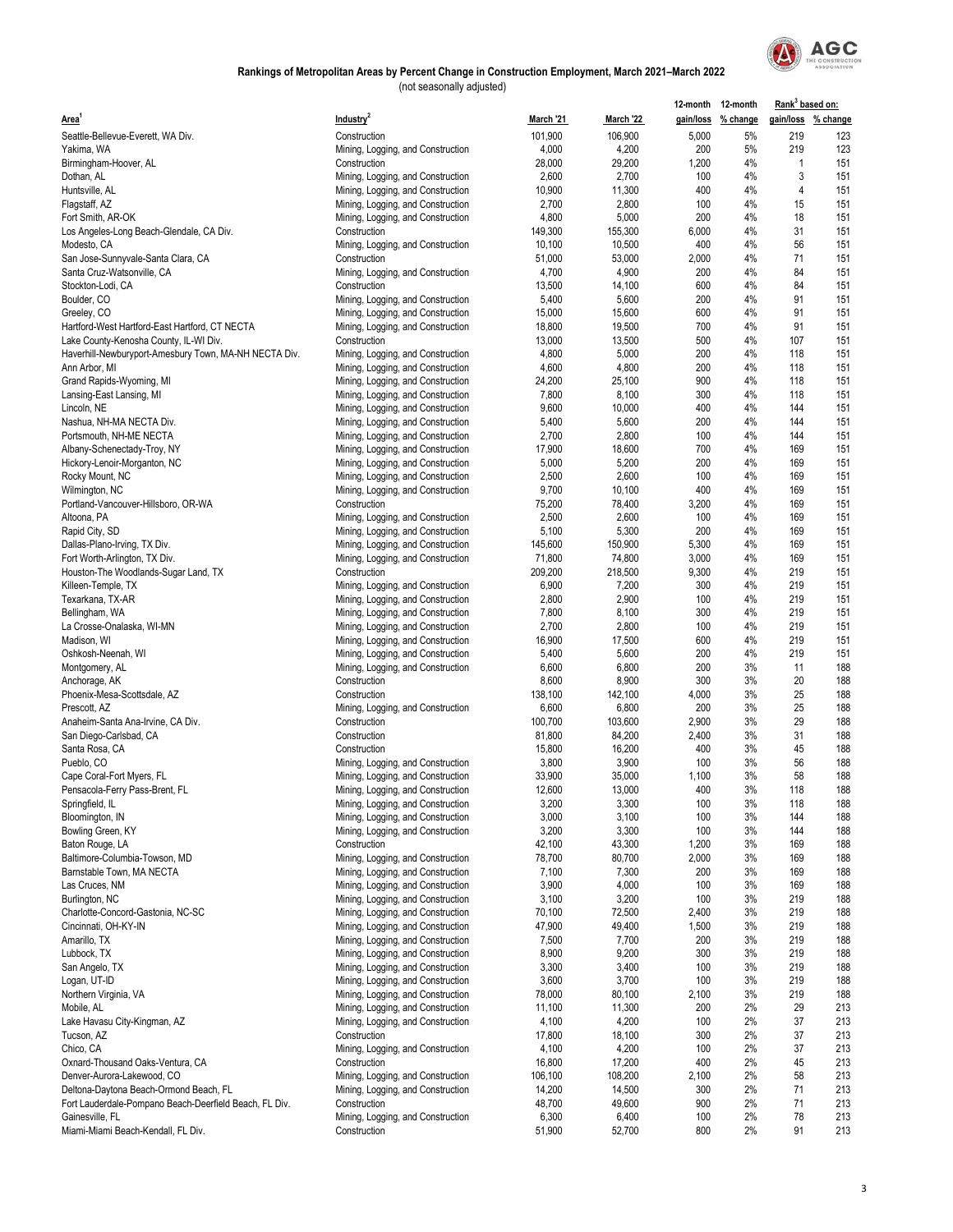

|                                                        |                                   |           |           | 12-month 12-month |                    | Rank <sup>3</sup> based on: |                    |
|--------------------------------------------------------|-----------------------------------|-----------|-----------|-------------------|--------------------|-----------------------------|--------------------|
| Area <sup>1</sup>                                      | Industry <sup>2</sup>             | March '21 | March '22 |                   | gain/loss % change |                             | gain/loss % change |
| Ocala, FL                                              | Mining, Logging, and Construction | 8,900     | 9,100     | 200               | 2%                 | 107                         | 213                |
| Punta Gorda, FL                                        | Mining, Logging, and Construction | 4,700     | 4,800     | 100               | 2%                 | 107                         | 213                |
| Sebastian-Vero Beach, FL                               | Mining, Logging, and Construction | 4,500     | 4,600     | 100               | 2%                 | 118                         | 213                |
| Tampa-St. Petersburg-Clearwater, FL                    | Construction                      | 85,500    | 87,000    | 1,500             | 2%                 | 118                         | 213                |
| West Palm Beach-Boca Raton-Delray Beach, FL Div.       | Construction                      | 38,500    | 39,400    | 900               | 2%                 | 118                         | 213                |
| Coeur d'Alene, ID                                      | Construction                      | 6,300     | 6,400     | 100               | 2%                 | 118                         | 213                |
| Evansville, IN-KY                                      | Mining, Logging, and Construction | 9,000     | 9,200     | 200               | 2%                 | 144                         | 213                |
| Las Vegas-Henderson-Paradise, NV                       | Construction                      | 69,200    | 70,900    | 1,700             | 2%                 | 144                         | 213                |
| Bergen-Hudson-Passaic, NJ                              | Mining, Logging, and Construction | 28,100    | 28,600    | 500               | 2%                 | 169                         | 213                |
| Nassau County-Suffolk County, NY Div.                  | Mining, Logging, and Construction | 74,800    | 76,500    | 1,700             | 2%                 | 169                         | 213                |
| Syracuse, NY                                           | Mining, Logging, and Construction | 12,000    | 12,200    | 200               | 2%                 | 169                         | 213                |
| Greensboro-High Point, NC                              | Mining, Logging, and Construction | 16,800    | 17,200    | 400               | 2%                 | 169                         | 213                |
| Winston-Salem, NC                                      | Mining, Logging, and Construction | 11,900    | 12,100    | 200               | 2%                 | 169                         | 213                |
| Medford, OR                                            | Construction                      | 4,900     | 5,000     | 100               | 2%                 | 169                         | 213                |
| Montgomery County-Bucks County-Chester County, PA Div. | Mining, Logging, and Construction | 53,400    | 54,500    | 1,100             | 2%                 | 169                         | 213                |
| Delaware County, PA                                    | Mining, Logging, and Construction | 11,600    | 11,800    | 200               | 2%                 | 169                         | 213                |
| Charleston-North Charleston, SC                        | Mining, Logging, and Construction | 21,300    | 21,800    | 500               | 2%                 | 219                         | 213                |
| Kingsport-Bristol-Bristol, TN-VA                       | Mining, Logging, and Construction | 5,300     | 5,400     | 100               | 2%                 | 219                         | 213                |
| Memphis, TN-MS-AR                                      | Mining, Logging, and Construction | 24,400    | 25,000    | 600               | 2%                 | 219                         | 213                |
| Abilene, TX                                            | Mining, Logging, and Construction | 4,300     | 4,400     | 100               | 2%                 | 219                         | 213                |
| Austin-Round Rock, TX                                  | Mining, Logging, and Construction | 71,800    | 73,500    | 1,700             | 2%                 | 219                         | 213                |
| Beaumont-Port Arthur, TX                               | Mining, Logging, and Construction | 16,200    | 16,600    | 400               | 2%                 | 219                         | 213                |
| El Paso, TX                                            | Mining, Logging, and Construction | 17,100    | 17,500    | 400               | 2%                 | 219                         | 213                |
| McAllen-Edinburg-Mission, TX                           | Mining, Logging, and Construction | 8,300     | 8,500     | 200               | 2%                 | 219                         | 213                |
| Bremerton-Silverdale, WA                               | Mining, Logging, and Construction | 5,100     | 5,200     | 100               | 2%                 | 219                         | 213                |
| Kennewick-Richland, WA                                 | Mining, Logging, and Construction | 10,400    | 10,600    | 200               | 2%                 | 219                         | 213                |
| Fayetteville-Springdale-Rogers, AR-MO                  | Mining, Logging, and Construction | 13,600    | 13,800    | 200               | 1%                 | 34                          | 249                |
| Oakland-Hayward-Berkeley, CA Div.                      | Construction                      | 72,600    | 73,000    | 400               | 1%                 | 53                          | 249                |
| Riverside-San Bernardino-Ontario, CA                   | Construction                      | 107,600   | 108,600   | 1,000             | 1%                 | 64                          | 249                |
| Santa Maria-Santa Barbara, CA                          | Construction                      | 9,000     | 9,100     | 100               | 1%                 | 64                          | 249                |
| Salisbury, MD-DE                                       | Mining, Logging, and Construction | 9,500     | 9,600     | 100               | 1%                 | 118                         | 249                |
| North Port-Sarasota-Bradenton, FL                      | Mining, Logging, and Construction | 27,100    | 27,500    | 400               | 1%                 | 118                         | 249                |
| Atlanta-Sandy Springs-Roswell, GA                      | Construction                      | 129,200   | 131,100   | 1,900             | 1%                 | 169                         | 249                |
| Chicago-Naperville-Arlington Heights, IL Div.          | Construction                      | 118,400   | 119,700   | 1,300             | 1%                 | 169                         | 249                |
| Portland-South Portland, ME NECTA                      | Mining, Logging, and Construction | 9,900     | 10,000    | 100               | 1%                 | 219                         | 249                |
| Minneapolis-St. Paul-Bloomington, MN-WI                | Mining, Logging, and Construction | 76,100    | 77,100    | 1,000             | 1%                 | 219                         | 249                |
| Jackson, MS                                            | Construction                      | 10,600    | 10,700    | 100               | 1%                 | 219                         | 249                |
| Durham-Chapel Hill, NC                                 | Mining, Logging, and Construction | 9,400     | 9,500     | 100               | 1%                 | 219                         | 249                |
| Fargo, ND-MN                                           | Mining, Logging, and Construction | 7,600     | 7,700     | 100               | 1%                 | 219                         | 249                |
| Harrisburg-Carlisle, PA                                | Mining, Logging, and Construction | 11,400    | 11,500    | 100               | 1%                 | 219                         | 249                |
| Lancaster, PA                                          | Mining, Logging, and Construction | 17,800    | 18,000    | 200               | 1%                 | 219                         | 249                |
| Scranton--Wilkes-Barre--Hazleton, PA                   | Mining, Logging, and Construction | 9,700     | 9,800     | 100               | 1%                 | 219                         | 249                |
| Myrtle Beach-Conway-North Myrtle Beach, SC-NC          | Mining, Logging, and Construction | 10,900    | 11,000    | 100               | 1%                 | 219                         | 249                |
| Chattanooga, TN-GA                                     | Mining, Logging, and Construction | 11,400    | 11,500    | 100               | 1%                 | 219                         | 249                |
| College Station-Bryan, TX                              | Mining, Logging, and Construction | 7,200     | 7,300     | 100               | 1%                 | 219                         | 249                |
| Orange-Rockland-Westchester, NY                        | Mining, Logging, and Construction | 41,500    | 41,600    | 100               | 0.2%               | 219                         | 268                |
| Anniston-Oxford-Jacksonville, AL                       | Mining, Logging, and Construction | 1,100     | 1,100     | 0                 | 0%                 | 269                         | 269                |
| Florence-Muscle Shoals, AL                             | Mining, Logging, and Construction | 4,000     | 4,000     | 0                 | 0%                 | 269                         | 269                |
| Gadsden, AL                                            | Mining, Logging, and Construction | 1,000     | 1,000     | 0                 | 0%                 | 269                         | 269                |
| Sierra Vista-Douglas, AZ                               | Mining, Logging, and Construction | 2,000     | 2,000     | 0                 | 0%                 | 269                         | 269                |
| El Centro, CA                                          | Mining, Logging, and Construction | 1,900     | 1,900     | 0                 | $0\%$              | 269                         | 269                |
| Hanford-Corcoran, CA                                   | Mining, Logging, and Construction | 1,000     | 1,000     | 0                 | 0%                 | 269                         | 269                |
| Colorado Springs, CO                                   | Mining, Logging, and Construction | 18,500    | 18,500    | 0                 | 0%                 | 269                         | 269                |
| Wilmington, DE-MD-NJ Div.                              | Mining, Logging, and Construction | 16,700    | 16,700    | 0                 | 0%                 | 269                         | 269                |
| Crestview-Fort Walton Beach-Destin, FL                 | Mining, Logging, and Construction | 7,300     | 7,300     | 0                 | 0%                 | 269                         | 269                |
| Panama City, FL                                        | Mining, Logging, and Construction | 7,000     | 7,000     | 0                 | 0%                 | 269                         | 269                |
| Kahului-Wailuku-Lahaina, HI                            | Mining, Logging, and Construction | 4,300     | 4,300     | 0                 | 0%                 | 269                         | 269                |
| Lewiston, ID-WA                                        | Construction                      | 1,500     | 1,500     | 0                 | 0%                 | 269                         | 269                |
| Champaign-Urbana, IL                                   | Mining, Logging, and Construction | 3,600     | 3,600     | 0                 | 0%                 | 269                         | 269                |
| Kankakee, IL                                           | Mining, Logging, and Construction | 1,200     | 1,200     | 0                 | 0%                 | 269                         | 269                |
| Muncie, IN                                             | Mining, Logging, and Construction | 1,500     | 1,500     | 0                 | 0%                 | 269                         | 269                |
| Lewiston-Auburn, ME NECTA                              | Mining, Logging, and Construction | 2,800     | 2,800     | 0                 | 0%                 | 269                         | 269                |
| Hagerstown-Martinsburg, MD-WV                          | Mining, Logging, and Construction | 4,100     | 4,100     | 0                 | 0%                 | 269                         | 269                |
| Battle Creek, MI                                       | Mining, Logging, and Construction | 1,700     | 1,700     | 0                 | 0%                 | 269                         | 269                |
| Kalamazoo-Portage, MI                                  | Mining, Logging, and Construction | 6,500     | 6,500     | 0                 | 0%                 | 269                         | 269                |
| Niles-Benton Harbor, MI                                | Mining, Logging, and Construction | 2,000     | 2,000     | 0                 | 0%                 | 269                         | 269                |
| Vineland-Bridgeton, NJ                                 | Mining, Logging, and Construction | 2,900     | 2,900     | 0                 | $0\%$              | 269                         | 269                |
| Elmira, NY                                             | Mining, Logging, and Construction | 1,200     | 1,200     | 0                 | 0%                 | 269                         | 269                |
| Ithaca, NY                                             | Mining, Logging, and Construction | 1,100     | 1,100     | 0                 | 0%                 | 269                         | 269                |
| Kingston, NY                                           | Mining, Logging, and Construction | 2,600     | 2,600     | 0                 | 0%                 | 269                         | 269                |
| Watertown-Fort Drum, NY                                | Mining, Logging, and Construction | 1,500     | 1,500     | 0                 | 0%                 | 269                         | 269                |
| Greenville, NC                                         | Mining, Logging, and Construction | 3,500     | 3,500     | 0                 | 0%                 | 269                         | 269                |
| Corvallis, OR                                          | Mining, Logging, and Construction | 1,400     | 1,400     | 0                 | 0%                 | 269                         | 269                |
| Grants Pass, OR                                        | Construction                      | 1,300     | 1,300     | 0                 | 0%                 | 269                         | 269                |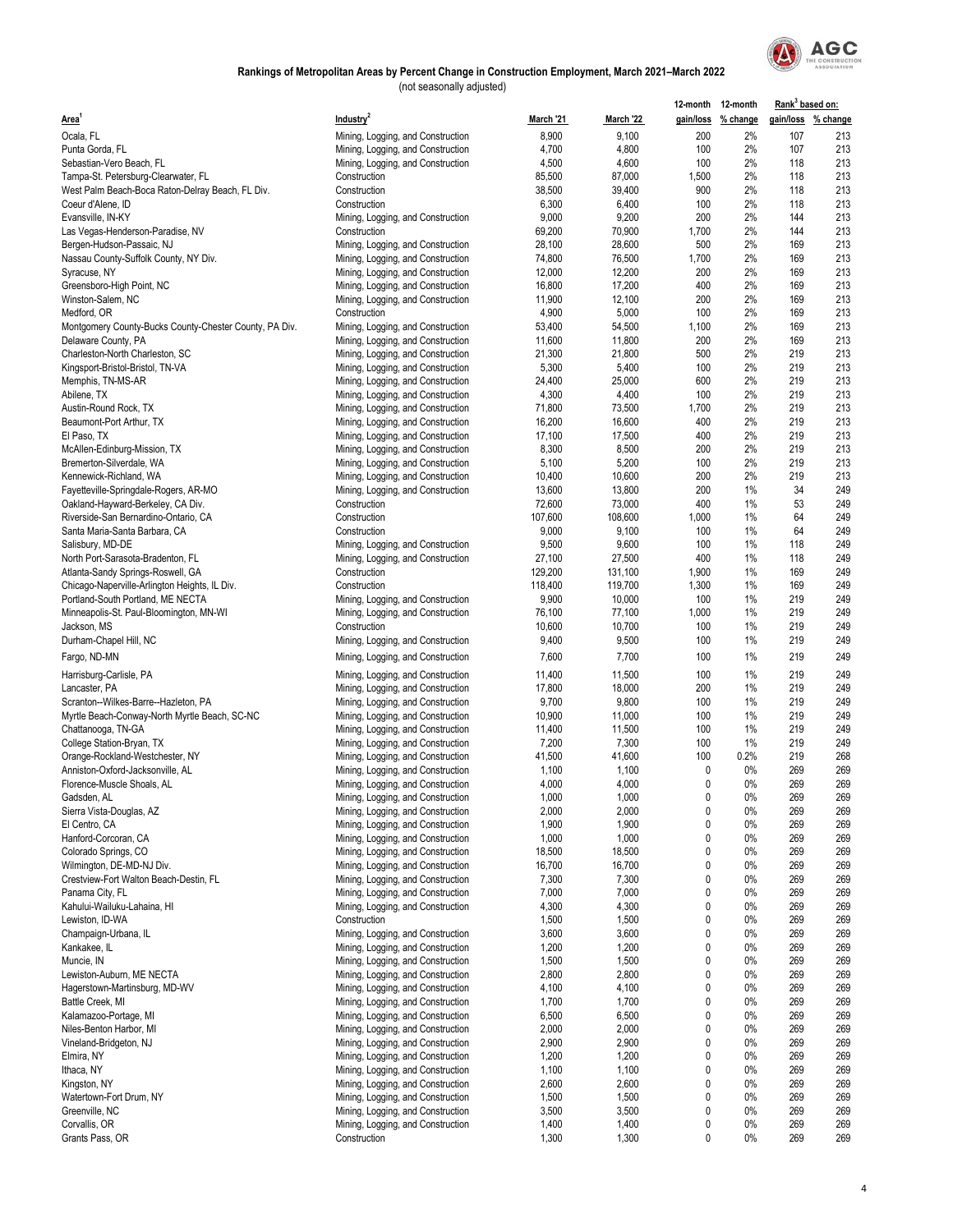

#### (not seasonally adjusted) **Rankings of Metropolitan Areas by Percent Change in Construction Employment, March 2021–March 2022**

| Industry <sup>2</sup><br>gain/loss % change<br>gain/loss % change<br>March '21<br>March '22<br>2,400<br>2,400<br>0<br>0%<br>269<br>269<br>Mining, Logging, and Construction<br>1,700<br>1,700<br>0<br>0%<br>269<br>269<br>Mining, Logging, and Construction<br>269<br>269<br>1,800<br>1,800<br>0<br>0%<br>Mining, Logging, and Construction<br>19,600<br>0<br>269<br>269<br>19,600<br>0%<br>Mining, Logging, and Construction<br>0<br>269<br>Mining, Logging, and Construction<br>3,200<br>3,200<br>0%<br>269<br>0<br>0%<br>269<br>21,500<br>21,500<br>269<br>Mining, Logging, and Construction<br>0<br>5,400<br>0%<br>269<br>Mining, Logging, and Construction<br>5,400<br>269<br>0<br>0%<br>269<br>269<br>5,800<br>5,800<br>Mining, Logging, and Construction<br>0<br>269<br>269<br>1,500<br>1,500<br>0%<br>Mining, Logging, and Construction<br>0%<br>269<br>269<br>Mining, Logging, and Construction<br>3,200<br>3,200<br>0<br>7,500<br>7,500<br>0<br>0%<br>269<br>269<br>Mining, Logging, and Construction<br>0%<br>269<br>Mining, Logging, and Construction<br>2,900<br>2,900<br>0<br>269<br>0<br>269<br>2,300<br>2,300<br>0%<br>269<br>Mining, Logging, and Construction<br>2,300<br>0<br>0%<br>269<br>269<br>2,300<br>Mining, Logging, and Construction<br>14,800<br>$-1%$<br>311<br>311<br>15,000<br>-200<br>Mining, Logging, and Construction<br>17,300<br>$-1%$<br>311<br>Mining, Logging, and Construction<br>17,500<br>$-200$<br>311<br>27,000<br>26,800<br>$-200$<br>$-1%$<br>311<br>311<br>Mining, Logging, and Construction<br>311<br>Mining, Logging, and Construction<br>9,500<br>9,400<br>$-100$<br>$-1%$<br>311<br>311<br>Construction<br>12,400<br>12,300<br>$-100$<br>$-1%$<br>323<br>28,300<br>27,900<br>323<br>311<br>Louisville/Jefferson County, KY-IN<br>-400<br>$-1%$<br>Mining, Logging, and Construction<br>9,800<br>9,700<br>$-1%$<br>323<br>311<br>Mining, Logging, and Construction<br>$-100$<br>31,000<br>333<br>Oklahoma City, OK<br>31,300<br>-300<br>$-1%$<br>311<br>Construction<br>7,400<br>7,300<br>$-100$<br>$-1%$<br>333<br>311<br>Spartanburg, SC<br>Mining, Logging, and Construction<br>57,000<br>56,500<br>$-500$<br>$-1%$<br>340<br>311<br>Construction<br>25,000<br>24,700<br>$-300$<br>$-1%$<br>344<br>311<br>Tacoma-Lakewood, WA Div.<br>Construction<br>$-2%$<br>322<br>4,400<br>4,300<br>$-100$<br>311<br>Decatur, AL<br>Mining, Logging, and Construction<br>17,900<br>$-2%$<br>311<br>322<br>18,200<br>$-300$<br>Little Rock-North Little Rock-Conway, AR<br>Mining, Logging, and Construction<br>$-2%$<br>322<br>10,600<br>10,400<br>-200<br>311<br>New Haven, CT NECTA<br>Mining, Logging, and Construction<br>$-2%$<br>323<br>322<br>Port St. Lucie, FL<br>Mining, Logging, and Construction<br>12,800<br>12,500<br>$-300$<br>322<br>8,200<br>8,000<br>$-200$<br>$-2%$<br>323<br>Tallahassee, FL<br>Mining, Logging, and Construction<br>322<br>323<br>4,700<br>4,600<br>$-100$<br>$-2%$<br>Columbus, GA-AL<br>Mining, Logging, and Construction<br>333<br>322<br>Mining, Logging, and Construction<br>5,500<br>5,400<br>$-100$<br>$-2%$<br>Topeka, KS<br>12,900<br>$-200$<br>$-2%$<br>333<br>322<br>Mining, Logging, and Construction<br>13,100<br>Lexington-Fayette, KY<br>333<br>322<br>Calvert-Charles-Prince George's, MD<br>33,500<br>32,700<br>$-800$<br>$-2%$<br>Mining, Logging, and Construction<br>137,200<br>$-2%$<br>322<br>Mining, Logging, and Construction<br>140,600<br>$-3,400$<br>347<br>New York City, NY<br>322<br>16,700<br>16,400<br>-300<br>$-2%$<br>350<br>Columbia, SC<br>Mining, Logging, and Construction<br>322<br>Milwaukee-Waukesha-West Allis, WI<br>Construction<br>30,300<br>29,600<br>$-700$<br>$-2%$<br>358<br>$-3%$<br>334<br>15,600<br>15,200<br>$-400$<br>311<br>Bakersfield, CA<br>Construction<br>2,800<br>$-3%$<br>334<br>Dover, DE<br>2,900<br>$-100$<br>311<br>Mining, Logging, and Construction<br>80,100<br>$-3%$<br>323<br>334<br>Orlando-Kissimmee-Sanford, FL<br>82,500<br>$-2,400$<br>Construction<br>7,300<br>323<br>334<br>Peoria, IL<br>7,500<br>-200<br>$-3%$<br>Mining, Logging, and Construction<br>334<br>Middlesex-Monmouth-Ocean, NJ<br>38,600<br>37,400<br>$-1,200$<br>$-3%$<br>323<br>Mining, Logging, and Construction<br>334<br>Mining, Logging, and Construction<br>8,000<br>7,800<br>$-200$<br>$-3%$<br>333<br>Dutchess County-Putnam County, NY Div.<br>334<br>56,300<br>54,400<br>$-1,900$<br>$-3%$<br>340<br>Pittsburgh, PA<br>Construction<br>7,000<br>340<br>334<br>Reading, PA<br>7,200<br>$-200$<br>$-3%$<br>Mining, Logging, and Construction<br>11,700<br>11,400<br>$-300$<br>$-3%$<br>346<br>334<br>Mining, Logging, and Construction<br>York-Hanover, PA<br>Brownsville-Harlingen, TX<br>3,500<br>3,400<br>$-100$<br>$-3%$<br>353<br>334<br>Mining, Logging, and Construction<br>334<br>Corpus Christi, TX<br>19,900<br>19,300<br>$-600$<br>-3%<br>353<br>Mining, Logging, and Construction<br>$-3%$<br>334<br>Longview, TX<br>12,200<br>11,800<br>$-400$<br>355<br>Mining, Logging, and Construction<br>Richmond, VA<br>40,800<br>39,600<br>$-1,200$<br>$-3%$<br>356<br>334<br>Mining, Logging, and Construction<br>$-3%$<br>357<br>334<br>Virginia Beach-Norfolk-Newport News, VA-NC<br>Mining, Logging, and Construction<br>39,700<br>38,400<br>$-1,300$<br>4,500<br>4,300<br>$-4%$<br>Mining, Logging, and Construction<br>-200<br>311<br>348<br>Napa, CA<br>2,600<br>348<br>New Bedford, MA NECTA<br>2,500<br>$-100$<br>$-4%$<br>311<br>Mining, Logging, and Construction<br>10,600<br>323<br>Worcester, MA-CT NECTA<br>Mining, Logging, and Construction<br>11,000<br>-400<br>$-4%$<br>348<br>2,800<br>2,700<br>348<br>Wichita Falls, TX<br>Mining, Logging, and Construction<br>$-100$<br>$-4%$<br>340<br>352<br>15,500<br>14,800<br>$-700$<br>$-5%$<br>347<br>Lakeland-Winter Haven, FL<br>Mining, Logging, and Construction<br>18,300<br>333<br>353<br>Augusta-Richmond County, GA-SC<br>Mining, Logging, and Construction<br>19,400<br>$-1,100$<br>-6%<br>5,300<br>5,000<br>352<br>353<br>Burlington-South Burlington, VT NECTA<br>Mining, Logging, and Construction<br>$-300$<br>$-6%$<br>Mining, Logging, and Construction<br>6,500<br>6,000<br>$-500$<br>$-8%$<br>344<br>355<br>San Luis Obispo-Paso Robles-Arroyo Grande, CA<br>Mining, Logging, and Construction<br>9,900<br>9,100<br>-800<br>$-8%$<br>351<br>355 |                                     |                                   |       |       |        | 12-month 12-month | Rank <sup>3</sup> based on: |     |
|-----------------------------------------------------------------------------------------------------------------------------------------------------------------------------------------------------------------------------------------------------------------------------------------------------------------------------------------------------------------------------------------------------------------------------------------------------------------------------------------------------------------------------------------------------------------------------------------------------------------------------------------------------------------------------------------------------------------------------------------------------------------------------------------------------------------------------------------------------------------------------------------------------------------------------------------------------------------------------------------------------------------------------------------------------------------------------------------------------------------------------------------------------------------------------------------------------------------------------------------------------------------------------------------------------------------------------------------------------------------------------------------------------------------------------------------------------------------------------------------------------------------------------------------------------------------------------------------------------------------------------------------------------------------------------------------------------------------------------------------------------------------------------------------------------------------------------------------------------------------------------------------------------------------------------------------------------------------------------------------------------------------------------------------------------------------------------------------------------------------------------------------------------------------------------------------------------------------------------------------------------------------------------------------------------------------------------------------------------------------------------------------------------------------------------------------------------------------------------------------------------------------------------------------------------------------------------------------------------------------------------------------------------------------------------------------------------------------------------------------------------------------------------------------------------------------------------------------------------------------------------------------------------------------------------------------------------------------------------------------------------------------------------------------------------------------------------------------------------------------------------------------------------------------------------------------------------------------------------------------------------------------------------------------------------------------------------------------------------------------------------------------------------------------------------------------------------------------------------------------------------------------------------------------------------------------------------------------------------------------------------------------------------------------------------------------------------------------------------------------------------------------------------------------------------------------------------------------------------------------------------------------------------------------------------------------------------------------------------------------------------------------------------------------------------------------------------------------------------------------------------------------------------------------------------------------------------------------------------------------------------------------------------------------------------------------------------------------------------------------------------------------------------------------------------------------------------------------------------------------------------------------------------------------------------------------------------------------------------------------------------------------------------------------------------------------------------------------------------------------------------------------------------------------------------------------------------------------------------------------------------------------------------------------------------------------------------------------------------------------------------------------------------------------------------------------------------------------------------------------------------------------------------------------------------------------------------------------------------------------------------------------------------------------------------------------------------------------------------------------------------------------------------------------------------------------------------------------------------------------------------------------------------------------------------------------------------------------------------------------------------------------------------------------------------------------------------------------------------------------------------------------------------------------------------------------------------------------------------------------------------------------------------------------------------------------------------------------------------------------------------------------------------------------------------------------------------------------------------------------------------------------------------------------------------------------------------------------------------------------------------------------------------------------------------------------------------------------------------------------------|-------------------------------------|-----------------------------------|-------|-------|--------|-------------------|-----------------------------|-----|
|                                                                                                                                                                                                                                                                                                                                                                                                                                                                                                                                                                                                                                                                                                                                                                                                                                                                                                                                                                                                                                                                                                                                                                                                                                                                                                                                                                                                                                                                                                                                                                                                                                                                                                                                                                                                                                                                                                                                                                                                                                                                                                                                                                                                                                                                                                                                                                                                                                                                                                                                                                                                                                                                                                                                                                                                                                                                                                                                                                                                                                                                                                                                                                                                                                                                                                                                                                                                                                                                                                                                                                                                                                                                                                                                                                                                                                                                                                                                                                                                                                                                                                                                                                                                                                                                                                                                                                                                                                                                                                                                                                                                                                                                                                                                                                                                                                                                                                                                                                                                                                                                                                                                                                                                                                                                                                                                                                                                                                                                                                                                                                                                                                                                                                                                                                                                                                                                                                                                                                                                                                                                                                                                                                                                                                                                                                                                                                       | Area'                               |                                   |       |       |        |                   |                             |     |
|                                                                                                                                                                                                                                                                                                                                                                                                                                                                                                                                                                                                                                                                                                                                                                                                                                                                                                                                                                                                                                                                                                                                                                                                                                                                                                                                                                                                                                                                                                                                                                                                                                                                                                                                                                                                                                                                                                                                                                                                                                                                                                                                                                                                                                                                                                                                                                                                                                                                                                                                                                                                                                                                                                                                                                                                                                                                                                                                                                                                                                                                                                                                                                                                                                                                                                                                                                                                                                                                                                                                                                                                                                                                                                                                                                                                                                                                                                                                                                                                                                                                                                                                                                                                                                                                                                                                                                                                                                                                                                                                                                                                                                                                                                                                                                                                                                                                                                                                                                                                                                                                                                                                                                                                                                                                                                                                                                                                                                                                                                                                                                                                                                                                                                                                                                                                                                                                                                                                                                                                                                                                                                                                                                                                                                                                                                                                                                       | Chambersburg-Waynesboro, PA         |                                   |       |       |        |                   |                             |     |
|                                                                                                                                                                                                                                                                                                                                                                                                                                                                                                                                                                                                                                                                                                                                                                                                                                                                                                                                                                                                                                                                                                                                                                                                                                                                                                                                                                                                                                                                                                                                                                                                                                                                                                                                                                                                                                                                                                                                                                                                                                                                                                                                                                                                                                                                                                                                                                                                                                                                                                                                                                                                                                                                                                                                                                                                                                                                                                                                                                                                                                                                                                                                                                                                                                                                                                                                                                                                                                                                                                                                                                                                                                                                                                                                                                                                                                                                                                                                                                                                                                                                                                                                                                                                                                                                                                                                                                                                                                                                                                                                                                                                                                                                                                                                                                                                                                                                                                                                                                                                                                                                                                                                                                                                                                                                                                                                                                                                                                                                                                                                                                                                                                                                                                                                                                                                                                                                                                                                                                                                                                                                                                                                                                                                                                                                                                                                                                       | East Stroudsburg, PA                |                                   |       |       |        |                   |                             |     |
|                                                                                                                                                                                                                                                                                                                                                                                                                                                                                                                                                                                                                                                                                                                                                                                                                                                                                                                                                                                                                                                                                                                                                                                                                                                                                                                                                                                                                                                                                                                                                                                                                                                                                                                                                                                                                                                                                                                                                                                                                                                                                                                                                                                                                                                                                                                                                                                                                                                                                                                                                                                                                                                                                                                                                                                                                                                                                                                                                                                                                                                                                                                                                                                                                                                                                                                                                                                                                                                                                                                                                                                                                                                                                                                                                                                                                                                                                                                                                                                                                                                                                                                                                                                                                                                                                                                                                                                                                                                                                                                                                                                                                                                                                                                                                                                                                                                                                                                                                                                                                                                                                                                                                                                                                                                                                                                                                                                                                                                                                                                                                                                                                                                                                                                                                                                                                                                                                                                                                                                                                                                                                                                                                                                                                                                                                                                                                                       | Gettysburg, PA                      |                                   |       |       |        |                   |                             |     |
|                                                                                                                                                                                                                                                                                                                                                                                                                                                                                                                                                                                                                                                                                                                                                                                                                                                                                                                                                                                                                                                                                                                                                                                                                                                                                                                                                                                                                                                                                                                                                                                                                                                                                                                                                                                                                                                                                                                                                                                                                                                                                                                                                                                                                                                                                                                                                                                                                                                                                                                                                                                                                                                                                                                                                                                                                                                                                                                                                                                                                                                                                                                                                                                                                                                                                                                                                                                                                                                                                                                                                                                                                                                                                                                                                                                                                                                                                                                                                                                                                                                                                                                                                                                                                                                                                                                                                                                                                                                                                                                                                                                                                                                                                                                                                                                                                                                                                                                                                                                                                                                                                                                                                                                                                                                                                                                                                                                                                                                                                                                                                                                                                                                                                                                                                                                                                                                                                                                                                                                                                                                                                                                                                                                                                                                                                                                                                                       | Greenville-Anderson-Mauldin, SC     |                                   |       |       |        |                   |                             |     |
|                                                                                                                                                                                                                                                                                                                                                                                                                                                                                                                                                                                                                                                                                                                                                                                                                                                                                                                                                                                                                                                                                                                                                                                                                                                                                                                                                                                                                                                                                                                                                                                                                                                                                                                                                                                                                                                                                                                                                                                                                                                                                                                                                                                                                                                                                                                                                                                                                                                                                                                                                                                                                                                                                                                                                                                                                                                                                                                                                                                                                                                                                                                                                                                                                                                                                                                                                                                                                                                                                                                                                                                                                                                                                                                                                                                                                                                                                                                                                                                                                                                                                                                                                                                                                                                                                                                                                                                                                                                                                                                                                                                                                                                                                                                                                                                                                                                                                                                                                                                                                                                                                                                                                                                                                                                                                                                                                                                                                                                                                                                                                                                                                                                                                                                                                                                                                                                                                                                                                                                                                                                                                                                                                                                                                                                                                                                                                                       | Sherman-Denison, TX                 |                                   |       |       |        |                   |                             |     |
|                                                                                                                                                                                                                                                                                                                                                                                                                                                                                                                                                                                                                                                                                                                                                                                                                                                                                                                                                                                                                                                                                                                                                                                                                                                                                                                                                                                                                                                                                                                                                                                                                                                                                                                                                                                                                                                                                                                                                                                                                                                                                                                                                                                                                                                                                                                                                                                                                                                                                                                                                                                                                                                                                                                                                                                                                                                                                                                                                                                                                                                                                                                                                                                                                                                                                                                                                                                                                                                                                                                                                                                                                                                                                                                                                                                                                                                                                                                                                                                                                                                                                                                                                                                                                                                                                                                                                                                                                                                                                                                                                                                                                                                                                                                                                                                                                                                                                                                                                                                                                                                                                                                                                                                                                                                                                                                                                                                                                                                                                                                                                                                                                                                                                                                                                                                                                                                                                                                                                                                                                                                                                                                                                                                                                                                                                                                                                                       | Ogden-Clearfield, UT                |                                   |       |       |        |                   |                             |     |
|                                                                                                                                                                                                                                                                                                                                                                                                                                                                                                                                                                                                                                                                                                                                                                                                                                                                                                                                                                                                                                                                                                                                                                                                                                                                                                                                                                                                                                                                                                                                                                                                                                                                                                                                                                                                                                                                                                                                                                                                                                                                                                                                                                                                                                                                                                                                                                                                                                                                                                                                                                                                                                                                                                                                                                                                                                                                                                                                                                                                                                                                                                                                                                                                                                                                                                                                                                                                                                                                                                                                                                                                                                                                                                                                                                                                                                                                                                                                                                                                                                                                                                                                                                                                                                                                                                                                                                                                                                                                                                                                                                                                                                                                                                                                                                                                                                                                                                                                                                                                                                                                                                                                                                                                                                                                                                                                                                                                                                                                                                                                                                                                                                                                                                                                                                                                                                                                                                                                                                                                                                                                                                                                                                                                                                                                                                                                                                       | Charlottesville, VA                 |                                   |       |       |        |                   |                             |     |
|                                                                                                                                                                                                                                                                                                                                                                                                                                                                                                                                                                                                                                                                                                                                                                                                                                                                                                                                                                                                                                                                                                                                                                                                                                                                                                                                                                                                                                                                                                                                                                                                                                                                                                                                                                                                                                                                                                                                                                                                                                                                                                                                                                                                                                                                                                                                                                                                                                                                                                                                                                                                                                                                                                                                                                                                                                                                                                                                                                                                                                                                                                                                                                                                                                                                                                                                                                                                                                                                                                                                                                                                                                                                                                                                                                                                                                                                                                                                                                                                                                                                                                                                                                                                                                                                                                                                                                                                                                                                                                                                                                                                                                                                                                                                                                                                                                                                                                                                                                                                                                                                                                                                                                                                                                                                                                                                                                                                                                                                                                                                                                                                                                                                                                                                                                                                                                                                                                                                                                                                                                                                                                                                                                                                                                                                                                                                                                       | Lynchburg, VA                       |                                   |       |       |        |                   |                             |     |
|                                                                                                                                                                                                                                                                                                                                                                                                                                                                                                                                                                                                                                                                                                                                                                                                                                                                                                                                                                                                                                                                                                                                                                                                                                                                                                                                                                                                                                                                                                                                                                                                                                                                                                                                                                                                                                                                                                                                                                                                                                                                                                                                                                                                                                                                                                                                                                                                                                                                                                                                                                                                                                                                                                                                                                                                                                                                                                                                                                                                                                                                                                                                                                                                                                                                                                                                                                                                                                                                                                                                                                                                                                                                                                                                                                                                                                                                                                                                                                                                                                                                                                                                                                                                                                                                                                                                                                                                                                                                                                                                                                                                                                                                                                                                                                                                                                                                                                                                                                                                                                                                                                                                                                                                                                                                                                                                                                                                                                                                                                                                                                                                                                                                                                                                                                                                                                                                                                                                                                                                                                                                                                                                                                                                                                                                                                                                                                       | Walla Walla, WA                     |                                   |       |       |        |                   |                             |     |
|                                                                                                                                                                                                                                                                                                                                                                                                                                                                                                                                                                                                                                                                                                                                                                                                                                                                                                                                                                                                                                                                                                                                                                                                                                                                                                                                                                                                                                                                                                                                                                                                                                                                                                                                                                                                                                                                                                                                                                                                                                                                                                                                                                                                                                                                                                                                                                                                                                                                                                                                                                                                                                                                                                                                                                                                                                                                                                                                                                                                                                                                                                                                                                                                                                                                                                                                                                                                                                                                                                                                                                                                                                                                                                                                                                                                                                                                                                                                                                                                                                                                                                                                                                                                                                                                                                                                                                                                                                                                                                                                                                                                                                                                                                                                                                                                                                                                                                                                                                                                                                                                                                                                                                                                                                                                                                                                                                                                                                                                                                                                                                                                                                                                                                                                                                                                                                                                                                                                                                                                                                                                                                                                                                                                                                                                                                                                                                       | Fond du Lac, WI                     |                                   |       |       |        |                   |                             |     |
|                                                                                                                                                                                                                                                                                                                                                                                                                                                                                                                                                                                                                                                                                                                                                                                                                                                                                                                                                                                                                                                                                                                                                                                                                                                                                                                                                                                                                                                                                                                                                                                                                                                                                                                                                                                                                                                                                                                                                                                                                                                                                                                                                                                                                                                                                                                                                                                                                                                                                                                                                                                                                                                                                                                                                                                                                                                                                                                                                                                                                                                                                                                                                                                                                                                                                                                                                                                                                                                                                                                                                                                                                                                                                                                                                                                                                                                                                                                                                                                                                                                                                                                                                                                                                                                                                                                                                                                                                                                                                                                                                                                                                                                                                                                                                                                                                                                                                                                                                                                                                                                                                                                                                                                                                                                                                                                                                                                                                                                                                                                                                                                                                                                                                                                                                                                                                                                                                                                                                                                                                                                                                                                                                                                                                                                                                                                                                                       | Green Bay, WI                       |                                   |       |       |        |                   |                             |     |
|                                                                                                                                                                                                                                                                                                                                                                                                                                                                                                                                                                                                                                                                                                                                                                                                                                                                                                                                                                                                                                                                                                                                                                                                                                                                                                                                                                                                                                                                                                                                                                                                                                                                                                                                                                                                                                                                                                                                                                                                                                                                                                                                                                                                                                                                                                                                                                                                                                                                                                                                                                                                                                                                                                                                                                                                                                                                                                                                                                                                                                                                                                                                                                                                                                                                                                                                                                                                                                                                                                                                                                                                                                                                                                                                                                                                                                                                                                                                                                                                                                                                                                                                                                                                                                                                                                                                                                                                                                                                                                                                                                                                                                                                                                                                                                                                                                                                                                                                                                                                                                                                                                                                                                                                                                                                                                                                                                                                                                                                                                                                                                                                                                                                                                                                                                                                                                                                                                                                                                                                                                                                                                                                                                                                                                                                                                                                                                       | Racine, WI                          |                                   |       |       |        |                   |                             |     |
|                                                                                                                                                                                                                                                                                                                                                                                                                                                                                                                                                                                                                                                                                                                                                                                                                                                                                                                                                                                                                                                                                                                                                                                                                                                                                                                                                                                                                                                                                                                                                                                                                                                                                                                                                                                                                                                                                                                                                                                                                                                                                                                                                                                                                                                                                                                                                                                                                                                                                                                                                                                                                                                                                                                                                                                                                                                                                                                                                                                                                                                                                                                                                                                                                                                                                                                                                                                                                                                                                                                                                                                                                                                                                                                                                                                                                                                                                                                                                                                                                                                                                                                                                                                                                                                                                                                                                                                                                                                                                                                                                                                                                                                                                                                                                                                                                                                                                                                                                                                                                                                                                                                                                                                                                                                                                                                                                                                                                                                                                                                                                                                                                                                                                                                                                                                                                                                                                                                                                                                                                                                                                                                                                                                                                                                                                                                                                                       | Sheboygan, WI                       |                                   |       |       |        |                   |                             |     |
|                                                                                                                                                                                                                                                                                                                                                                                                                                                                                                                                                                                                                                                                                                                                                                                                                                                                                                                                                                                                                                                                                                                                                                                                                                                                                                                                                                                                                                                                                                                                                                                                                                                                                                                                                                                                                                                                                                                                                                                                                                                                                                                                                                                                                                                                                                                                                                                                                                                                                                                                                                                                                                                                                                                                                                                                                                                                                                                                                                                                                                                                                                                                                                                                                                                                                                                                                                                                                                                                                                                                                                                                                                                                                                                                                                                                                                                                                                                                                                                                                                                                                                                                                                                                                                                                                                                                                                                                                                                                                                                                                                                                                                                                                                                                                                                                                                                                                                                                                                                                                                                                                                                                                                                                                                                                                                                                                                                                                                                                                                                                                                                                                                                                                                                                                                                                                                                                                                                                                                                                                                                                                                                                                                                                                                                                                                                                                                       | Wausau, WI                          |                                   |       |       |        |                   |                             |     |
|                                                                                                                                                                                                                                                                                                                                                                                                                                                                                                                                                                                                                                                                                                                                                                                                                                                                                                                                                                                                                                                                                                                                                                                                                                                                                                                                                                                                                                                                                                                                                                                                                                                                                                                                                                                                                                                                                                                                                                                                                                                                                                                                                                                                                                                                                                                                                                                                                                                                                                                                                                                                                                                                                                                                                                                                                                                                                                                                                                                                                                                                                                                                                                                                                                                                                                                                                                                                                                                                                                                                                                                                                                                                                                                                                                                                                                                                                                                                                                                                                                                                                                                                                                                                                                                                                                                                                                                                                                                                                                                                                                                                                                                                                                                                                                                                                                                                                                                                                                                                                                                                                                                                                                                                                                                                                                                                                                                                                                                                                                                                                                                                                                                                                                                                                                                                                                                                                                                                                                                                                                                                                                                                                                                                                                                                                                                                                                       | Washington, DC                      |                                   |       |       |        |                   |                             |     |
|                                                                                                                                                                                                                                                                                                                                                                                                                                                                                                                                                                                                                                                                                                                                                                                                                                                                                                                                                                                                                                                                                                                                                                                                                                                                                                                                                                                                                                                                                                                                                                                                                                                                                                                                                                                                                                                                                                                                                                                                                                                                                                                                                                                                                                                                                                                                                                                                                                                                                                                                                                                                                                                                                                                                                                                                                                                                                                                                                                                                                                                                                                                                                                                                                                                                                                                                                                                                                                                                                                                                                                                                                                                                                                                                                                                                                                                                                                                                                                                                                                                                                                                                                                                                                                                                                                                                                                                                                                                                                                                                                                                                                                                                                                                                                                                                                                                                                                                                                                                                                                                                                                                                                                                                                                                                                                                                                                                                                                                                                                                                                                                                                                                                                                                                                                                                                                                                                                                                                                                                                                                                                                                                                                                                                                                                                                                                                                       | Palm Bay-Melbourne-Titusville, FL   |                                   |       |       |        |                   |                             |     |
|                                                                                                                                                                                                                                                                                                                                                                                                                                                                                                                                                                                                                                                                                                                                                                                                                                                                                                                                                                                                                                                                                                                                                                                                                                                                                                                                                                                                                                                                                                                                                                                                                                                                                                                                                                                                                                                                                                                                                                                                                                                                                                                                                                                                                                                                                                                                                                                                                                                                                                                                                                                                                                                                                                                                                                                                                                                                                                                                                                                                                                                                                                                                                                                                                                                                                                                                                                                                                                                                                                                                                                                                                                                                                                                                                                                                                                                                                                                                                                                                                                                                                                                                                                                                                                                                                                                                                                                                                                                                                                                                                                                                                                                                                                                                                                                                                                                                                                                                                                                                                                                                                                                                                                                                                                                                                                                                                                                                                                                                                                                                                                                                                                                                                                                                                                                                                                                                                                                                                                                                                                                                                                                                                                                                                                                                                                                                                                       | Urban Honolulu, HI                  |                                   |       |       |        |                   |                             |     |
|                                                                                                                                                                                                                                                                                                                                                                                                                                                                                                                                                                                                                                                                                                                                                                                                                                                                                                                                                                                                                                                                                                                                                                                                                                                                                                                                                                                                                                                                                                                                                                                                                                                                                                                                                                                                                                                                                                                                                                                                                                                                                                                                                                                                                                                                                                                                                                                                                                                                                                                                                                                                                                                                                                                                                                                                                                                                                                                                                                                                                                                                                                                                                                                                                                                                                                                                                                                                                                                                                                                                                                                                                                                                                                                                                                                                                                                                                                                                                                                                                                                                                                                                                                                                                                                                                                                                                                                                                                                                                                                                                                                                                                                                                                                                                                                                                                                                                                                                                                                                                                                                                                                                                                                                                                                                                                                                                                                                                                                                                                                                                                                                                                                                                                                                                                                                                                                                                                                                                                                                                                                                                                                                                                                                                                                                                                                                                                       | Davenport-Moline-Rock Island, IA-IL |                                   |       |       |        |                   |                             |     |
|                                                                                                                                                                                                                                                                                                                                                                                                                                                                                                                                                                                                                                                                                                                                                                                                                                                                                                                                                                                                                                                                                                                                                                                                                                                                                                                                                                                                                                                                                                                                                                                                                                                                                                                                                                                                                                                                                                                                                                                                                                                                                                                                                                                                                                                                                                                                                                                                                                                                                                                                                                                                                                                                                                                                                                                                                                                                                                                                                                                                                                                                                                                                                                                                                                                                                                                                                                                                                                                                                                                                                                                                                                                                                                                                                                                                                                                                                                                                                                                                                                                                                                                                                                                                                                                                                                                                                                                                                                                                                                                                                                                                                                                                                                                                                                                                                                                                                                                                                                                                                                                                                                                                                                                                                                                                                                                                                                                                                                                                                                                                                                                                                                                                                                                                                                                                                                                                                                                                                                                                                                                                                                                                                                                                                                                                                                                                                                       | Elgin, IL Div.                      |                                   |       |       |        |                   |                             |     |
|                                                                                                                                                                                                                                                                                                                                                                                                                                                                                                                                                                                                                                                                                                                                                                                                                                                                                                                                                                                                                                                                                                                                                                                                                                                                                                                                                                                                                                                                                                                                                                                                                                                                                                                                                                                                                                                                                                                                                                                                                                                                                                                                                                                                                                                                                                                                                                                                                                                                                                                                                                                                                                                                                                                                                                                                                                                                                                                                                                                                                                                                                                                                                                                                                                                                                                                                                                                                                                                                                                                                                                                                                                                                                                                                                                                                                                                                                                                                                                                                                                                                                                                                                                                                                                                                                                                                                                                                                                                                                                                                                                                                                                                                                                                                                                                                                                                                                                                                                                                                                                                                                                                                                                                                                                                                                                                                                                                                                                                                                                                                                                                                                                                                                                                                                                                                                                                                                                                                                                                                                                                                                                                                                                                                                                                                                                                                                                       |                                     |                                   |       |       |        |                   |                             |     |
|                                                                                                                                                                                                                                                                                                                                                                                                                                                                                                                                                                                                                                                                                                                                                                                                                                                                                                                                                                                                                                                                                                                                                                                                                                                                                                                                                                                                                                                                                                                                                                                                                                                                                                                                                                                                                                                                                                                                                                                                                                                                                                                                                                                                                                                                                                                                                                                                                                                                                                                                                                                                                                                                                                                                                                                                                                                                                                                                                                                                                                                                                                                                                                                                                                                                                                                                                                                                                                                                                                                                                                                                                                                                                                                                                                                                                                                                                                                                                                                                                                                                                                                                                                                                                                                                                                                                                                                                                                                                                                                                                                                                                                                                                                                                                                                                                                                                                                                                                                                                                                                                                                                                                                                                                                                                                                                                                                                                                                                                                                                                                                                                                                                                                                                                                                                                                                                                                                                                                                                                                                                                                                                                                                                                                                                                                                                                                                       | Springfield, MO                     |                                   |       |       |        |                   |                             |     |
|                                                                                                                                                                                                                                                                                                                                                                                                                                                                                                                                                                                                                                                                                                                                                                                                                                                                                                                                                                                                                                                                                                                                                                                                                                                                                                                                                                                                                                                                                                                                                                                                                                                                                                                                                                                                                                                                                                                                                                                                                                                                                                                                                                                                                                                                                                                                                                                                                                                                                                                                                                                                                                                                                                                                                                                                                                                                                                                                                                                                                                                                                                                                                                                                                                                                                                                                                                                                                                                                                                                                                                                                                                                                                                                                                                                                                                                                                                                                                                                                                                                                                                                                                                                                                                                                                                                                                                                                                                                                                                                                                                                                                                                                                                                                                                                                                                                                                                                                                                                                                                                                                                                                                                                                                                                                                                                                                                                                                                                                                                                                                                                                                                                                                                                                                                                                                                                                                                                                                                                                                                                                                                                                                                                                                                                                                                                                                                       |                                     |                                   |       |       |        |                   |                             |     |
|                                                                                                                                                                                                                                                                                                                                                                                                                                                                                                                                                                                                                                                                                                                                                                                                                                                                                                                                                                                                                                                                                                                                                                                                                                                                                                                                                                                                                                                                                                                                                                                                                                                                                                                                                                                                                                                                                                                                                                                                                                                                                                                                                                                                                                                                                                                                                                                                                                                                                                                                                                                                                                                                                                                                                                                                                                                                                                                                                                                                                                                                                                                                                                                                                                                                                                                                                                                                                                                                                                                                                                                                                                                                                                                                                                                                                                                                                                                                                                                                                                                                                                                                                                                                                                                                                                                                                                                                                                                                                                                                                                                                                                                                                                                                                                                                                                                                                                                                                                                                                                                                                                                                                                                                                                                                                                                                                                                                                                                                                                                                                                                                                                                                                                                                                                                                                                                                                                                                                                                                                                                                                                                                                                                                                                                                                                                                                                       |                                     |                                   |       |       |        |                   |                             |     |
|                                                                                                                                                                                                                                                                                                                                                                                                                                                                                                                                                                                                                                                                                                                                                                                                                                                                                                                                                                                                                                                                                                                                                                                                                                                                                                                                                                                                                                                                                                                                                                                                                                                                                                                                                                                                                                                                                                                                                                                                                                                                                                                                                                                                                                                                                                                                                                                                                                                                                                                                                                                                                                                                                                                                                                                                                                                                                                                                                                                                                                                                                                                                                                                                                                                                                                                                                                                                                                                                                                                                                                                                                                                                                                                                                                                                                                                                                                                                                                                                                                                                                                                                                                                                                                                                                                                                                                                                                                                                                                                                                                                                                                                                                                                                                                                                                                                                                                                                                                                                                                                                                                                                                                                                                                                                                                                                                                                                                                                                                                                                                                                                                                                                                                                                                                                                                                                                                                                                                                                                                                                                                                                                                                                                                                                                                                                                                                       | San Antonio-New Braunfels, TX       |                                   |       |       |        |                   |                             |     |
|                                                                                                                                                                                                                                                                                                                                                                                                                                                                                                                                                                                                                                                                                                                                                                                                                                                                                                                                                                                                                                                                                                                                                                                                                                                                                                                                                                                                                                                                                                                                                                                                                                                                                                                                                                                                                                                                                                                                                                                                                                                                                                                                                                                                                                                                                                                                                                                                                                                                                                                                                                                                                                                                                                                                                                                                                                                                                                                                                                                                                                                                                                                                                                                                                                                                                                                                                                                                                                                                                                                                                                                                                                                                                                                                                                                                                                                                                                                                                                                                                                                                                                                                                                                                                                                                                                                                                                                                                                                                                                                                                                                                                                                                                                                                                                                                                                                                                                                                                                                                                                                                                                                                                                                                                                                                                                                                                                                                                                                                                                                                                                                                                                                                                                                                                                                                                                                                                                                                                                                                                                                                                                                                                                                                                                                                                                                                                                       |                                     |                                   |       |       |        |                   |                             |     |
|                                                                                                                                                                                                                                                                                                                                                                                                                                                                                                                                                                                                                                                                                                                                                                                                                                                                                                                                                                                                                                                                                                                                                                                                                                                                                                                                                                                                                                                                                                                                                                                                                                                                                                                                                                                                                                                                                                                                                                                                                                                                                                                                                                                                                                                                                                                                                                                                                                                                                                                                                                                                                                                                                                                                                                                                                                                                                                                                                                                                                                                                                                                                                                                                                                                                                                                                                                                                                                                                                                                                                                                                                                                                                                                                                                                                                                                                                                                                                                                                                                                                                                                                                                                                                                                                                                                                                                                                                                                                                                                                                                                                                                                                                                                                                                                                                                                                                                                                                                                                                                                                                                                                                                                                                                                                                                                                                                                                                                                                                                                                                                                                                                                                                                                                                                                                                                                                                                                                                                                                                                                                                                                                                                                                                                                                                                                                                                       |                                     |                                   |       |       |        |                   |                             |     |
|                                                                                                                                                                                                                                                                                                                                                                                                                                                                                                                                                                                                                                                                                                                                                                                                                                                                                                                                                                                                                                                                                                                                                                                                                                                                                                                                                                                                                                                                                                                                                                                                                                                                                                                                                                                                                                                                                                                                                                                                                                                                                                                                                                                                                                                                                                                                                                                                                                                                                                                                                                                                                                                                                                                                                                                                                                                                                                                                                                                                                                                                                                                                                                                                                                                                                                                                                                                                                                                                                                                                                                                                                                                                                                                                                                                                                                                                                                                                                                                                                                                                                                                                                                                                                                                                                                                                                                                                                                                                                                                                                                                                                                                                                                                                                                                                                                                                                                                                                                                                                                                                                                                                                                                                                                                                                                                                                                                                                                                                                                                                                                                                                                                                                                                                                                                                                                                                                                                                                                                                                                                                                                                                                                                                                                                                                                                                                                       |                                     |                                   |       |       |        |                   |                             |     |
|                                                                                                                                                                                                                                                                                                                                                                                                                                                                                                                                                                                                                                                                                                                                                                                                                                                                                                                                                                                                                                                                                                                                                                                                                                                                                                                                                                                                                                                                                                                                                                                                                                                                                                                                                                                                                                                                                                                                                                                                                                                                                                                                                                                                                                                                                                                                                                                                                                                                                                                                                                                                                                                                                                                                                                                                                                                                                                                                                                                                                                                                                                                                                                                                                                                                                                                                                                                                                                                                                                                                                                                                                                                                                                                                                                                                                                                                                                                                                                                                                                                                                                                                                                                                                                                                                                                                                                                                                                                                                                                                                                                                                                                                                                                                                                                                                                                                                                                                                                                                                                                                                                                                                                                                                                                                                                                                                                                                                                                                                                                                                                                                                                                                                                                                                                                                                                                                                                                                                                                                                                                                                                                                                                                                                                                                                                                                                                       |                                     |                                   |       |       |        |                   |                             |     |
|                                                                                                                                                                                                                                                                                                                                                                                                                                                                                                                                                                                                                                                                                                                                                                                                                                                                                                                                                                                                                                                                                                                                                                                                                                                                                                                                                                                                                                                                                                                                                                                                                                                                                                                                                                                                                                                                                                                                                                                                                                                                                                                                                                                                                                                                                                                                                                                                                                                                                                                                                                                                                                                                                                                                                                                                                                                                                                                                                                                                                                                                                                                                                                                                                                                                                                                                                                                                                                                                                                                                                                                                                                                                                                                                                                                                                                                                                                                                                                                                                                                                                                                                                                                                                                                                                                                                                                                                                                                                                                                                                                                                                                                                                                                                                                                                                                                                                                                                                                                                                                                                                                                                                                                                                                                                                                                                                                                                                                                                                                                                                                                                                                                                                                                                                                                                                                                                                                                                                                                                                                                                                                                                                                                                                                                                                                                                                                       |                                     |                                   |       |       |        |                   |                             |     |
|                                                                                                                                                                                                                                                                                                                                                                                                                                                                                                                                                                                                                                                                                                                                                                                                                                                                                                                                                                                                                                                                                                                                                                                                                                                                                                                                                                                                                                                                                                                                                                                                                                                                                                                                                                                                                                                                                                                                                                                                                                                                                                                                                                                                                                                                                                                                                                                                                                                                                                                                                                                                                                                                                                                                                                                                                                                                                                                                                                                                                                                                                                                                                                                                                                                                                                                                                                                                                                                                                                                                                                                                                                                                                                                                                                                                                                                                                                                                                                                                                                                                                                                                                                                                                                                                                                                                                                                                                                                                                                                                                                                                                                                                                                                                                                                                                                                                                                                                                                                                                                                                                                                                                                                                                                                                                                                                                                                                                                                                                                                                                                                                                                                                                                                                                                                                                                                                                                                                                                                                                                                                                                                                                                                                                                                                                                                                                                       |                                     |                                   |       |       |        |                   |                             |     |
|                                                                                                                                                                                                                                                                                                                                                                                                                                                                                                                                                                                                                                                                                                                                                                                                                                                                                                                                                                                                                                                                                                                                                                                                                                                                                                                                                                                                                                                                                                                                                                                                                                                                                                                                                                                                                                                                                                                                                                                                                                                                                                                                                                                                                                                                                                                                                                                                                                                                                                                                                                                                                                                                                                                                                                                                                                                                                                                                                                                                                                                                                                                                                                                                                                                                                                                                                                                                                                                                                                                                                                                                                                                                                                                                                                                                                                                                                                                                                                                                                                                                                                                                                                                                                                                                                                                                                                                                                                                                                                                                                                                                                                                                                                                                                                                                                                                                                                                                                                                                                                                                                                                                                                                                                                                                                                                                                                                                                                                                                                                                                                                                                                                                                                                                                                                                                                                                                                                                                                                                                                                                                                                                                                                                                                                                                                                                                                       |                                     |                                   |       |       |        |                   |                             |     |
|                                                                                                                                                                                                                                                                                                                                                                                                                                                                                                                                                                                                                                                                                                                                                                                                                                                                                                                                                                                                                                                                                                                                                                                                                                                                                                                                                                                                                                                                                                                                                                                                                                                                                                                                                                                                                                                                                                                                                                                                                                                                                                                                                                                                                                                                                                                                                                                                                                                                                                                                                                                                                                                                                                                                                                                                                                                                                                                                                                                                                                                                                                                                                                                                                                                                                                                                                                                                                                                                                                                                                                                                                                                                                                                                                                                                                                                                                                                                                                                                                                                                                                                                                                                                                                                                                                                                                                                                                                                                                                                                                                                                                                                                                                                                                                                                                                                                                                                                                                                                                                                                                                                                                                                                                                                                                                                                                                                                                                                                                                                                                                                                                                                                                                                                                                                                                                                                                                                                                                                                                                                                                                                                                                                                                                                                                                                                                                       |                                     |                                   |       |       |        |                   |                             |     |
|                                                                                                                                                                                                                                                                                                                                                                                                                                                                                                                                                                                                                                                                                                                                                                                                                                                                                                                                                                                                                                                                                                                                                                                                                                                                                                                                                                                                                                                                                                                                                                                                                                                                                                                                                                                                                                                                                                                                                                                                                                                                                                                                                                                                                                                                                                                                                                                                                                                                                                                                                                                                                                                                                                                                                                                                                                                                                                                                                                                                                                                                                                                                                                                                                                                                                                                                                                                                                                                                                                                                                                                                                                                                                                                                                                                                                                                                                                                                                                                                                                                                                                                                                                                                                                                                                                                                                                                                                                                                                                                                                                                                                                                                                                                                                                                                                                                                                                                                                                                                                                                                                                                                                                                                                                                                                                                                                                                                                                                                                                                                                                                                                                                                                                                                                                                                                                                                                                                                                                                                                                                                                                                                                                                                                                                                                                                                                                       |                                     |                                   |       |       |        |                   |                             |     |
|                                                                                                                                                                                                                                                                                                                                                                                                                                                                                                                                                                                                                                                                                                                                                                                                                                                                                                                                                                                                                                                                                                                                                                                                                                                                                                                                                                                                                                                                                                                                                                                                                                                                                                                                                                                                                                                                                                                                                                                                                                                                                                                                                                                                                                                                                                                                                                                                                                                                                                                                                                                                                                                                                                                                                                                                                                                                                                                                                                                                                                                                                                                                                                                                                                                                                                                                                                                                                                                                                                                                                                                                                                                                                                                                                                                                                                                                                                                                                                                                                                                                                                                                                                                                                                                                                                                                                                                                                                                                                                                                                                                                                                                                                                                                                                                                                                                                                                                                                                                                                                                                                                                                                                                                                                                                                                                                                                                                                                                                                                                                                                                                                                                                                                                                                                                                                                                                                                                                                                                                                                                                                                                                                                                                                                                                                                                                                                       |                                     |                                   |       |       |        |                   |                             |     |
|                                                                                                                                                                                                                                                                                                                                                                                                                                                                                                                                                                                                                                                                                                                                                                                                                                                                                                                                                                                                                                                                                                                                                                                                                                                                                                                                                                                                                                                                                                                                                                                                                                                                                                                                                                                                                                                                                                                                                                                                                                                                                                                                                                                                                                                                                                                                                                                                                                                                                                                                                                                                                                                                                                                                                                                                                                                                                                                                                                                                                                                                                                                                                                                                                                                                                                                                                                                                                                                                                                                                                                                                                                                                                                                                                                                                                                                                                                                                                                                                                                                                                                                                                                                                                                                                                                                                                                                                                                                                                                                                                                                                                                                                                                                                                                                                                                                                                                                                                                                                                                                                                                                                                                                                                                                                                                                                                                                                                                                                                                                                                                                                                                                                                                                                                                                                                                                                                                                                                                                                                                                                                                                                                                                                                                                                                                                                                                       |                                     |                                   |       |       |        |                   |                             |     |
|                                                                                                                                                                                                                                                                                                                                                                                                                                                                                                                                                                                                                                                                                                                                                                                                                                                                                                                                                                                                                                                                                                                                                                                                                                                                                                                                                                                                                                                                                                                                                                                                                                                                                                                                                                                                                                                                                                                                                                                                                                                                                                                                                                                                                                                                                                                                                                                                                                                                                                                                                                                                                                                                                                                                                                                                                                                                                                                                                                                                                                                                                                                                                                                                                                                                                                                                                                                                                                                                                                                                                                                                                                                                                                                                                                                                                                                                                                                                                                                                                                                                                                                                                                                                                                                                                                                                                                                                                                                                                                                                                                                                                                                                                                                                                                                                                                                                                                                                                                                                                                                                                                                                                                                                                                                                                                                                                                                                                                                                                                                                                                                                                                                                                                                                                                                                                                                                                                                                                                                                                                                                                                                                                                                                                                                                                                                                                                       |                                     |                                   |       |       |        |                   |                             |     |
|                                                                                                                                                                                                                                                                                                                                                                                                                                                                                                                                                                                                                                                                                                                                                                                                                                                                                                                                                                                                                                                                                                                                                                                                                                                                                                                                                                                                                                                                                                                                                                                                                                                                                                                                                                                                                                                                                                                                                                                                                                                                                                                                                                                                                                                                                                                                                                                                                                                                                                                                                                                                                                                                                                                                                                                                                                                                                                                                                                                                                                                                                                                                                                                                                                                                                                                                                                                                                                                                                                                                                                                                                                                                                                                                                                                                                                                                                                                                                                                                                                                                                                                                                                                                                                                                                                                                                                                                                                                                                                                                                                                                                                                                                                                                                                                                                                                                                                                                                                                                                                                                                                                                                                                                                                                                                                                                                                                                                                                                                                                                                                                                                                                                                                                                                                                                                                                                                                                                                                                                                                                                                                                                                                                                                                                                                                                                                                       |                                     |                                   |       |       |        |                   |                             |     |
|                                                                                                                                                                                                                                                                                                                                                                                                                                                                                                                                                                                                                                                                                                                                                                                                                                                                                                                                                                                                                                                                                                                                                                                                                                                                                                                                                                                                                                                                                                                                                                                                                                                                                                                                                                                                                                                                                                                                                                                                                                                                                                                                                                                                                                                                                                                                                                                                                                                                                                                                                                                                                                                                                                                                                                                                                                                                                                                                                                                                                                                                                                                                                                                                                                                                                                                                                                                                                                                                                                                                                                                                                                                                                                                                                                                                                                                                                                                                                                                                                                                                                                                                                                                                                                                                                                                                                                                                                                                                                                                                                                                                                                                                                                                                                                                                                                                                                                                                                                                                                                                                                                                                                                                                                                                                                                                                                                                                                                                                                                                                                                                                                                                                                                                                                                                                                                                                                                                                                                                                                                                                                                                                                                                                                                                                                                                                                                       |                                     |                                   |       |       |        |                   |                             |     |
|                                                                                                                                                                                                                                                                                                                                                                                                                                                                                                                                                                                                                                                                                                                                                                                                                                                                                                                                                                                                                                                                                                                                                                                                                                                                                                                                                                                                                                                                                                                                                                                                                                                                                                                                                                                                                                                                                                                                                                                                                                                                                                                                                                                                                                                                                                                                                                                                                                                                                                                                                                                                                                                                                                                                                                                                                                                                                                                                                                                                                                                                                                                                                                                                                                                                                                                                                                                                                                                                                                                                                                                                                                                                                                                                                                                                                                                                                                                                                                                                                                                                                                                                                                                                                                                                                                                                                                                                                                                                                                                                                                                                                                                                                                                                                                                                                                                                                                                                                                                                                                                                                                                                                                                                                                                                                                                                                                                                                                                                                                                                                                                                                                                                                                                                                                                                                                                                                                                                                                                                                                                                                                                                                                                                                                                                                                                                                                       |                                     |                                   |       |       |        |                   |                             |     |
|                                                                                                                                                                                                                                                                                                                                                                                                                                                                                                                                                                                                                                                                                                                                                                                                                                                                                                                                                                                                                                                                                                                                                                                                                                                                                                                                                                                                                                                                                                                                                                                                                                                                                                                                                                                                                                                                                                                                                                                                                                                                                                                                                                                                                                                                                                                                                                                                                                                                                                                                                                                                                                                                                                                                                                                                                                                                                                                                                                                                                                                                                                                                                                                                                                                                                                                                                                                                                                                                                                                                                                                                                                                                                                                                                                                                                                                                                                                                                                                                                                                                                                                                                                                                                                                                                                                                                                                                                                                                                                                                                                                                                                                                                                                                                                                                                                                                                                                                                                                                                                                                                                                                                                                                                                                                                                                                                                                                                                                                                                                                                                                                                                                                                                                                                                                                                                                                                                                                                                                                                                                                                                                                                                                                                                                                                                                                                                       |                                     |                                   |       |       |        |                   |                             |     |
|                                                                                                                                                                                                                                                                                                                                                                                                                                                                                                                                                                                                                                                                                                                                                                                                                                                                                                                                                                                                                                                                                                                                                                                                                                                                                                                                                                                                                                                                                                                                                                                                                                                                                                                                                                                                                                                                                                                                                                                                                                                                                                                                                                                                                                                                                                                                                                                                                                                                                                                                                                                                                                                                                                                                                                                                                                                                                                                                                                                                                                                                                                                                                                                                                                                                                                                                                                                                                                                                                                                                                                                                                                                                                                                                                                                                                                                                                                                                                                                                                                                                                                                                                                                                                                                                                                                                                                                                                                                                                                                                                                                                                                                                                                                                                                                                                                                                                                                                                                                                                                                                                                                                                                                                                                                                                                                                                                                                                                                                                                                                                                                                                                                                                                                                                                                                                                                                                                                                                                                                                                                                                                                                                                                                                                                                                                                                                                       |                                     |                                   |       |       |        |                   |                             |     |
|                                                                                                                                                                                                                                                                                                                                                                                                                                                                                                                                                                                                                                                                                                                                                                                                                                                                                                                                                                                                                                                                                                                                                                                                                                                                                                                                                                                                                                                                                                                                                                                                                                                                                                                                                                                                                                                                                                                                                                                                                                                                                                                                                                                                                                                                                                                                                                                                                                                                                                                                                                                                                                                                                                                                                                                                                                                                                                                                                                                                                                                                                                                                                                                                                                                                                                                                                                                                                                                                                                                                                                                                                                                                                                                                                                                                                                                                                                                                                                                                                                                                                                                                                                                                                                                                                                                                                                                                                                                                                                                                                                                                                                                                                                                                                                                                                                                                                                                                                                                                                                                                                                                                                                                                                                                                                                                                                                                                                                                                                                                                                                                                                                                                                                                                                                                                                                                                                                                                                                                                                                                                                                                                                                                                                                                                                                                                                                       |                                     |                                   |       |       |        |                   |                             |     |
|                                                                                                                                                                                                                                                                                                                                                                                                                                                                                                                                                                                                                                                                                                                                                                                                                                                                                                                                                                                                                                                                                                                                                                                                                                                                                                                                                                                                                                                                                                                                                                                                                                                                                                                                                                                                                                                                                                                                                                                                                                                                                                                                                                                                                                                                                                                                                                                                                                                                                                                                                                                                                                                                                                                                                                                                                                                                                                                                                                                                                                                                                                                                                                                                                                                                                                                                                                                                                                                                                                                                                                                                                                                                                                                                                                                                                                                                                                                                                                                                                                                                                                                                                                                                                                                                                                                                                                                                                                                                                                                                                                                                                                                                                                                                                                                                                                                                                                                                                                                                                                                                                                                                                                                                                                                                                                                                                                                                                                                                                                                                                                                                                                                                                                                                                                                                                                                                                                                                                                                                                                                                                                                                                                                                                                                                                                                                                                       |                                     |                                   |       |       |        |                   |                             |     |
|                                                                                                                                                                                                                                                                                                                                                                                                                                                                                                                                                                                                                                                                                                                                                                                                                                                                                                                                                                                                                                                                                                                                                                                                                                                                                                                                                                                                                                                                                                                                                                                                                                                                                                                                                                                                                                                                                                                                                                                                                                                                                                                                                                                                                                                                                                                                                                                                                                                                                                                                                                                                                                                                                                                                                                                                                                                                                                                                                                                                                                                                                                                                                                                                                                                                                                                                                                                                                                                                                                                                                                                                                                                                                                                                                                                                                                                                                                                                                                                                                                                                                                                                                                                                                                                                                                                                                                                                                                                                                                                                                                                                                                                                                                                                                                                                                                                                                                                                                                                                                                                                                                                                                                                                                                                                                                                                                                                                                                                                                                                                                                                                                                                                                                                                                                                                                                                                                                                                                                                                                                                                                                                                                                                                                                                                                                                                                                       |                                     |                                   |       |       |        |                   |                             |     |
|                                                                                                                                                                                                                                                                                                                                                                                                                                                                                                                                                                                                                                                                                                                                                                                                                                                                                                                                                                                                                                                                                                                                                                                                                                                                                                                                                                                                                                                                                                                                                                                                                                                                                                                                                                                                                                                                                                                                                                                                                                                                                                                                                                                                                                                                                                                                                                                                                                                                                                                                                                                                                                                                                                                                                                                                                                                                                                                                                                                                                                                                                                                                                                                                                                                                                                                                                                                                                                                                                                                                                                                                                                                                                                                                                                                                                                                                                                                                                                                                                                                                                                                                                                                                                                                                                                                                                                                                                                                                                                                                                                                                                                                                                                                                                                                                                                                                                                                                                                                                                                                                                                                                                                                                                                                                                                                                                                                                                                                                                                                                                                                                                                                                                                                                                                                                                                                                                                                                                                                                                                                                                                                                                                                                                                                                                                                                                                       |                                     |                                   |       |       |        |                   |                             |     |
|                                                                                                                                                                                                                                                                                                                                                                                                                                                                                                                                                                                                                                                                                                                                                                                                                                                                                                                                                                                                                                                                                                                                                                                                                                                                                                                                                                                                                                                                                                                                                                                                                                                                                                                                                                                                                                                                                                                                                                                                                                                                                                                                                                                                                                                                                                                                                                                                                                                                                                                                                                                                                                                                                                                                                                                                                                                                                                                                                                                                                                                                                                                                                                                                                                                                                                                                                                                                                                                                                                                                                                                                                                                                                                                                                                                                                                                                                                                                                                                                                                                                                                                                                                                                                                                                                                                                                                                                                                                                                                                                                                                                                                                                                                                                                                                                                                                                                                                                                                                                                                                                                                                                                                                                                                                                                                                                                                                                                                                                                                                                                                                                                                                                                                                                                                                                                                                                                                                                                                                                                                                                                                                                                                                                                                                                                                                                                                       |                                     |                                   |       |       |        |                   |                             |     |
|                                                                                                                                                                                                                                                                                                                                                                                                                                                                                                                                                                                                                                                                                                                                                                                                                                                                                                                                                                                                                                                                                                                                                                                                                                                                                                                                                                                                                                                                                                                                                                                                                                                                                                                                                                                                                                                                                                                                                                                                                                                                                                                                                                                                                                                                                                                                                                                                                                                                                                                                                                                                                                                                                                                                                                                                                                                                                                                                                                                                                                                                                                                                                                                                                                                                                                                                                                                                                                                                                                                                                                                                                                                                                                                                                                                                                                                                                                                                                                                                                                                                                                                                                                                                                                                                                                                                                                                                                                                                                                                                                                                                                                                                                                                                                                                                                                                                                                                                                                                                                                                                                                                                                                                                                                                                                                                                                                                                                                                                                                                                                                                                                                                                                                                                                                                                                                                                                                                                                                                                                                                                                                                                                                                                                                                                                                                                                                       |                                     |                                   |       |       |        |                   |                             |     |
|                                                                                                                                                                                                                                                                                                                                                                                                                                                                                                                                                                                                                                                                                                                                                                                                                                                                                                                                                                                                                                                                                                                                                                                                                                                                                                                                                                                                                                                                                                                                                                                                                                                                                                                                                                                                                                                                                                                                                                                                                                                                                                                                                                                                                                                                                                                                                                                                                                                                                                                                                                                                                                                                                                                                                                                                                                                                                                                                                                                                                                                                                                                                                                                                                                                                                                                                                                                                                                                                                                                                                                                                                                                                                                                                                                                                                                                                                                                                                                                                                                                                                                                                                                                                                                                                                                                                                                                                                                                                                                                                                                                                                                                                                                                                                                                                                                                                                                                                                                                                                                                                                                                                                                                                                                                                                                                                                                                                                                                                                                                                                                                                                                                                                                                                                                                                                                                                                                                                                                                                                                                                                                                                                                                                                                                                                                                                                                       |                                     |                                   |       |       |        |                   |                             |     |
|                                                                                                                                                                                                                                                                                                                                                                                                                                                                                                                                                                                                                                                                                                                                                                                                                                                                                                                                                                                                                                                                                                                                                                                                                                                                                                                                                                                                                                                                                                                                                                                                                                                                                                                                                                                                                                                                                                                                                                                                                                                                                                                                                                                                                                                                                                                                                                                                                                                                                                                                                                                                                                                                                                                                                                                                                                                                                                                                                                                                                                                                                                                                                                                                                                                                                                                                                                                                                                                                                                                                                                                                                                                                                                                                                                                                                                                                                                                                                                                                                                                                                                                                                                                                                                                                                                                                                                                                                                                                                                                                                                                                                                                                                                                                                                                                                                                                                                                                                                                                                                                                                                                                                                                                                                                                                                                                                                                                                                                                                                                                                                                                                                                                                                                                                                                                                                                                                                                                                                                                                                                                                                                                                                                                                                                                                                                                                                       |                                     |                                   |       |       |        |                   |                             |     |
|                                                                                                                                                                                                                                                                                                                                                                                                                                                                                                                                                                                                                                                                                                                                                                                                                                                                                                                                                                                                                                                                                                                                                                                                                                                                                                                                                                                                                                                                                                                                                                                                                                                                                                                                                                                                                                                                                                                                                                                                                                                                                                                                                                                                                                                                                                                                                                                                                                                                                                                                                                                                                                                                                                                                                                                                                                                                                                                                                                                                                                                                                                                                                                                                                                                                                                                                                                                                                                                                                                                                                                                                                                                                                                                                                                                                                                                                                                                                                                                                                                                                                                                                                                                                                                                                                                                                                                                                                                                                                                                                                                                                                                                                                                                                                                                                                                                                                                                                                                                                                                                                                                                                                                                                                                                                                                                                                                                                                                                                                                                                                                                                                                                                                                                                                                                                                                                                                                                                                                                                                                                                                                                                                                                                                                                                                                                                                                       |                                     |                                   |       |       |        |                   |                             |     |
|                                                                                                                                                                                                                                                                                                                                                                                                                                                                                                                                                                                                                                                                                                                                                                                                                                                                                                                                                                                                                                                                                                                                                                                                                                                                                                                                                                                                                                                                                                                                                                                                                                                                                                                                                                                                                                                                                                                                                                                                                                                                                                                                                                                                                                                                                                                                                                                                                                                                                                                                                                                                                                                                                                                                                                                                                                                                                                                                                                                                                                                                                                                                                                                                                                                                                                                                                                                                                                                                                                                                                                                                                                                                                                                                                                                                                                                                                                                                                                                                                                                                                                                                                                                                                                                                                                                                                                                                                                                                                                                                                                                                                                                                                                                                                                                                                                                                                                                                                                                                                                                                                                                                                                                                                                                                                                                                                                                                                                                                                                                                                                                                                                                                                                                                                                                                                                                                                                                                                                                                                                                                                                                                                                                                                                                                                                                                                                       |                                     |                                   |       |       |        |                   |                             |     |
|                                                                                                                                                                                                                                                                                                                                                                                                                                                                                                                                                                                                                                                                                                                                                                                                                                                                                                                                                                                                                                                                                                                                                                                                                                                                                                                                                                                                                                                                                                                                                                                                                                                                                                                                                                                                                                                                                                                                                                                                                                                                                                                                                                                                                                                                                                                                                                                                                                                                                                                                                                                                                                                                                                                                                                                                                                                                                                                                                                                                                                                                                                                                                                                                                                                                                                                                                                                                                                                                                                                                                                                                                                                                                                                                                                                                                                                                                                                                                                                                                                                                                                                                                                                                                                                                                                                                                                                                                                                                                                                                                                                                                                                                                                                                                                                                                                                                                                                                                                                                                                                                                                                                                                                                                                                                                                                                                                                                                                                                                                                                                                                                                                                                                                                                                                                                                                                                                                                                                                                                                                                                                                                                                                                                                                                                                                                                                                       |                                     |                                   |       |       |        |                   |                             |     |
|                                                                                                                                                                                                                                                                                                                                                                                                                                                                                                                                                                                                                                                                                                                                                                                                                                                                                                                                                                                                                                                                                                                                                                                                                                                                                                                                                                                                                                                                                                                                                                                                                                                                                                                                                                                                                                                                                                                                                                                                                                                                                                                                                                                                                                                                                                                                                                                                                                                                                                                                                                                                                                                                                                                                                                                                                                                                                                                                                                                                                                                                                                                                                                                                                                                                                                                                                                                                                                                                                                                                                                                                                                                                                                                                                                                                                                                                                                                                                                                                                                                                                                                                                                                                                                                                                                                                                                                                                                                                                                                                                                                                                                                                                                                                                                                                                                                                                                                                                                                                                                                                                                                                                                                                                                                                                                                                                                                                                                                                                                                                                                                                                                                                                                                                                                                                                                                                                                                                                                                                                                                                                                                                                                                                                                                                                                                                                                       |                                     |                                   |       |       |        |                   |                             |     |
|                                                                                                                                                                                                                                                                                                                                                                                                                                                                                                                                                                                                                                                                                                                                                                                                                                                                                                                                                                                                                                                                                                                                                                                                                                                                                                                                                                                                                                                                                                                                                                                                                                                                                                                                                                                                                                                                                                                                                                                                                                                                                                                                                                                                                                                                                                                                                                                                                                                                                                                                                                                                                                                                                                                                                                                                                                                                                                                                                                                                                                                                                                                                                                                                                                                                                                                                                                                                                                                                                                                                                                                                                                                                                                                                                                                                                                                                                                                                                                                                                                                                                                                                                                                                                                                                                                                                                                                                                                                                                                                                                                                                                                                                                                                                                                                                                                                                                                                                                                                                                                                                                                                                                                                                                                                                                                                                                                                                                                                                                                                                                                                                                                                                                                                                                                                                                                                                                                                                                                                                                                                                                                                                                                                                                                                                                                                                                                       |                                     |                                   |       |       |        |                   |                             |     |
|                                                                                                                                                                                                                                                                                                                                                                                                                                                                                                                                                                                                                                                                                                                                                                                                                                                                                                                                                                                                                                                                                                                                                                                                                                                                                                                                                                                                                                                                                                                                                                                                                                                                                                                                                                                                                                                                                                                                                                                                                                                                                                                                                                                                                                                                                                                                                                                                                                                                                                                                                                                                                                                                                                                                                                                                                                                                                                                                                                                                                                                                                                                                                                                                                                                                                                                                                                                                                                                                                                                                                                                                                                                                                                                                                                                                                                                                                                                                                                                                                                                                                                                                                                                                                                                                                                                                                                                                                                                                                                                                                                                                                                                                                                                                                                                                                                                                                                                                                                                                                                                                                                                                                                                                                                                                                                                                                                                                                                                                                                                                                                                                                                                                                                                                                                                                                                                                                                                                                                                                                                                                                                                                                                                                                                                                                                                                                                       |                                     |                                   |       |       |        |                   |                             |     |
|                                                                                                                                                                                                                                                                                                                                                                                                                                                                                                                                                                                                                                                                                                                                                                                                                                                                                                                                                                                                                                                                                                                                                                                                                                                                                                                                                                                                                                                                                                                                                                                                                                                                                                                                                                                                                                                                                                                                                                                                                                                                                                                                                                                                                                                                                                                                                                                                                                                                                                                                                                                                                                                                                                                                                                                                                                                                                                                                                                                                                                                                                                                                                                                                                                                                                                                                                                                                                                                                                                                                                                                                                                                                                                                                                                                                                                                                                                                                                                                                                                                                                                                                                                                                                                                                                                                                                                                                                                                                                                                                                                                                                                                                                                                                                                                                                                                                                                                                                                                                                                                                                                                                                                                                                                                                                                                                                                                                                                                                                                                                                                                                                                                                                                                                                                                                                                                                                                                                                                                                                                                                                                                                                                                                                                                                                                                                                                       |                                     |                                   |       |       |        |                   |                             |     |
|                                                                                                                                                                                                                                                                                                                                                                                                                                                                                                                                                                                                                                                                                                                                                                                                                                                                                                                                                                                                                                                                                                                                                                                                                                                                                                                                                                                                                                                                                                                                                                                                                                                                                                                                                                                                                                                                                                                                                                                                                                                                                                                                                                                                                                                                                                                                                                                                                                                                                                                                                                                                                                                                                                                                                                                                                                                                                                                                                                                                                                                                                                                                                                                                                                                                                                                                                                                                                                                                                                                                                                                                                                                                                                                                                                                                                                                                                                                                                                                                                                                                                                                                                                                                                                                                                                                                                                                                                                                                                                                                                                                                                                                                                                                                                                                                                                                                                                                                                                                                                                                                                                                                                                                                                                                                                                                                                                                                                                                                                                                                                                                                                                                                                                                                                                                                                                                                                                                                                                                                                                                                                                                                                                                                                                                                                                                                                                       |                                     |                                   |       |       |        |                   |                             |     |
|                                                                                                                                                                                                                                                                                                                                                                                                                                                                                                                                                                                                                                                                                                                                                                                                                                                                                                                                                                                                                                                                                                                                                                                                                                                                                                                                                                                                                                                                                                                                                                                                                                                                                                                                                                                                                                                                                                                                                                                                                                                                                                                                                                                                                                                                                                                                                                                                                                                                                                                                                                                                                                                                                                                                                                                                                                                                                                                                                                                                                                                                                                                                                                                                                                                                                                                                                                                                                                                                                                                                                                                                                                                                                                                                                                                                                                                                                                                                                                                                                                                                                                                                                                                                                                                                                                                                                                                                                                                                                                                                                                                                                                                                                                                                                                                                                                                                                                                                                                                                                                                                                                                                                                                                                                                                                                                                                                                                                                                                                                                                                                                                                                                                                                                                                                                                                                                                                                                                                                                                                                                                                                                                                                                                                                                                                                                                                                       | Tuscaloosa, AL                      |                                   |       |       |        |                   |                             |     |
|                                                                                                                                                                                                                                                                                                                                                                                                                                                                                                                                                                                                                                                                                                                                                                                                                                                                                                                                                                                                                                                                                                                                                                                                                                                                                                                                                                                                                                                                                                                                                                                                                                                                                                                                                                                                                                                                                                                                                                                                                                                                                                                                                                                                                                                                                                                                                                                                                                                                                                                                                                                                                                                                                                                                                                                                                                                                                                                                                                                                                                                                                                                                                                                                                                                                                                                                                                                                                                                                                                                                                                                                                                                                                                                                                                                                                                                                                                                                                                                                                                                                                                                                                                                                                                                                                                                                                                                                                                                                                                                                                                                                                                                                                                                                                                                                                                                                                                                                                                                                                                                                                                                                                                                                                                                                                                                                                                                                                                                                                                                                                                                                                                                                                                                                                                                                                                                                                                                                                                                                                                                                                                                                                                                                                                                                                                                                                                       |                                     |                                   |       |       |        |                   |                             |     |
|                                                                                                                                                                                                                                                                                                                                                                                                                                                                                                                                                                                                                                                                                                                                                                                                                                                                                                                                                                                                                                                                                                                                                                                                                                                                                                                                                                                                                                                                                                                                                                                                                                                                                                                                                                                                                                                                                                                                                                                                                                                                                                                                                                                                                                                                                                                                                                                                                                                                                                                                                                                                                                                                                                                                                                                                                                                                                                                                                                                                                                                                                                                                                                                                                                                                                                                                                                                                                                                                                                                                                                                                                                                                                                                                                                                                                                                                                                                                                                                                                                                                                                                                                                                                                                                                                                                                                                                                                                                                                                                                                                                                                                                                                                                                                                                                                                                                                                                                                                                                                                                                                                                                                                                                                                                                                                                                                                                                                                                                                                                                                                                                                                                                                                                                                                                                                                                                                                                                                                                                                                                                                                                                                                                                                                                                                                                                                                       | Charleston, WV                      | Mining, Logging, and Construction | 6,700 | 6,000 | $-700$ | $-10%$            | 347                         | 357 |
| 600<br>Mining, Logging, and Construction<br>500<br>$-100$<br>$-17%$<br>311<br>358                                                                                                                                                                                                                                                                                                                                                                                                                                                                                                                                                                                                                                                                                                                                                                                                                                                                                                                                                                                                                                                                                                                                                                                                                                                                                                                                                                                                                                                                                                                                                                                                                                                                                                                                                                                                                                                                                                                                                                                                                                                                                                                                                                                                                                                                                                                                                                                                                                                                                                                                                                                                                                                                                                                                                                                                                                                                                                                                                                                                                                                                                                                                                                                                                                                                                                                                                                                                                                                                                                                                                                                                                                                                                                                                                                                                                                                                                                                                                                                                                                                                                                                                                                                                                                                                                                                                                                                                                                                                                                                                                                                                                                                                                                                                                                                                                                                                                                                                                                                                                                                                                                                                                                                                                                                                                                                                                                                                                                                                                                                                                                                                                                                                                                                                                                                                                                                                                                                                                                                                                                                                                                                                                                                                                                                                                     | Danville, IL                        |                                   |       |       |        |                   |                             |     |

<sup>[1](https://www.bea.gov/regional/docs/msalist.cfm)</sup>[Area](https://www.bea.gov/regional/docs/msalist.cfm)[: Metropolitan statistical areas \(MSAs\) are designated by the Office of](https://www.bea.gov/regional/docs/msalist.cfm) Management and Budget. MSAs generally cover one or more entire counties or county equivalents or New England City and Town Area (NECTA) in the [England states. There are 11 MSAs with more than 2,500,000 people. Emplo](https://www.bea.gov/regional/docs/msalist.cfm)yment in these MSAs is presented in two or more divisions (Div.) or subdivisions rather than for the MSA as a whole. See Metro Divisions tab for emplo [those metros and each of their divisions.](https://www.bea.gov/regional/docs/msalist.cfm) 

<sup>2</sup>Industry: The Bureau of Labor Statistics (BLS) only reports construction employment combined with mining and logging in most metros, because of small sample sizes or to preserve confidentiality for industries with few employers. Metro data is not seasonally adjusted.

<sup>3</sup>Rank: BLS currently provides construction (or combined construction, mining and logging) employment data for 358 metro areas, rounded to the nearest 100. Thus, it is not possible to calculate percent changes more accurately than to the nearest whole percent and all metro areas with the same whole-percent change in employment are ranked the same. (Exception: Employment changes of less than 0.5% are shown and ranked based on the nearest 0.1%.)